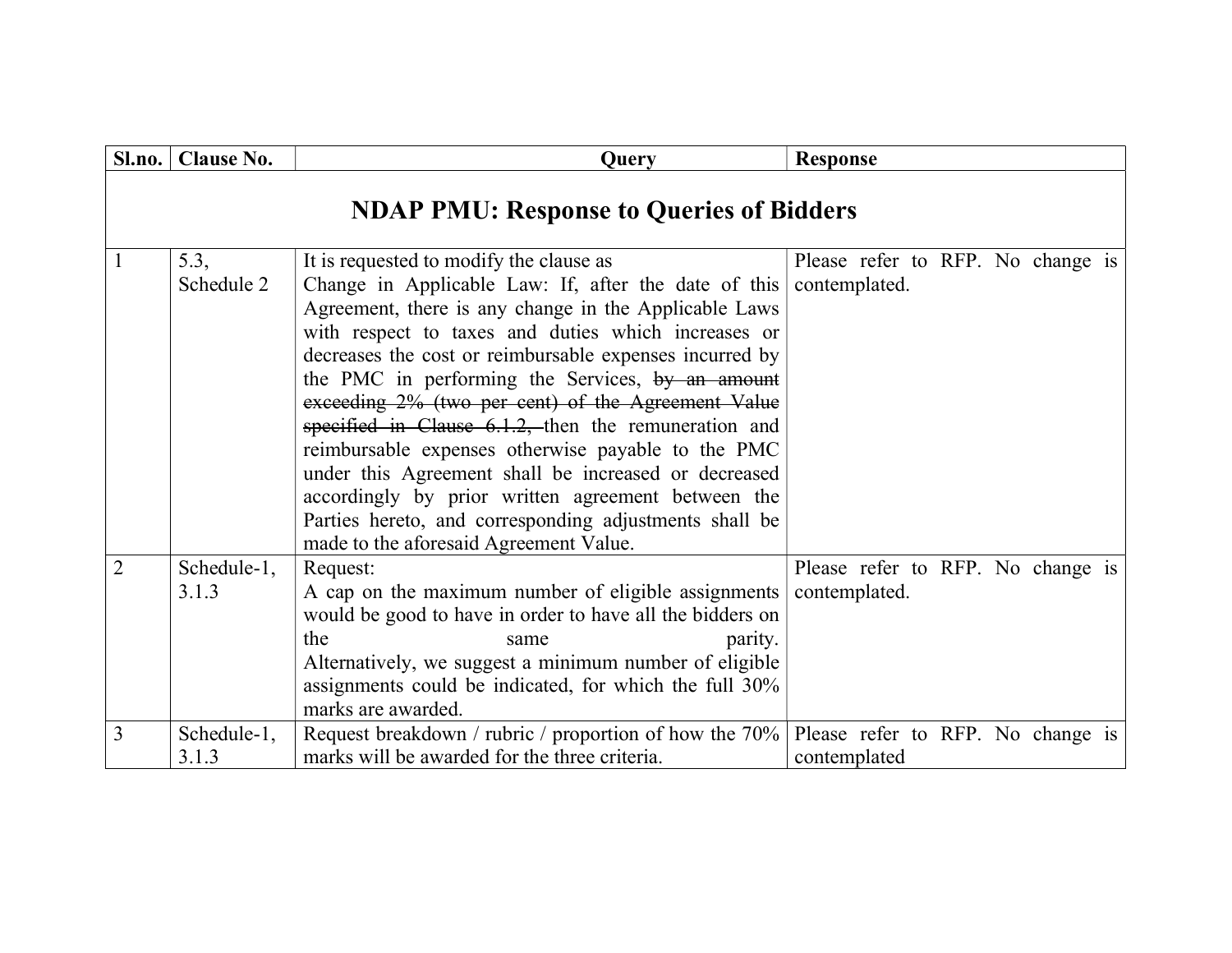| $\overline{4}$ | Schedule-1,<br>3.1.3 | Number of eligible assignments may not be really Please refer to RFP. No change is<br>important for the Key Personnel. It is the overall<br>experience, knowledge of the subject, comparative size<br>and Quality of Eligible Assignments where the candidate                                                                                                                                                                                                                                                                                                                                                                                                                                                                                                                                                                                               | contemplated |  |  |  |
|----------------|----------------------|-------------------------------------------------------------------------------------------------------------------------------------------------------------------------------------------------------------------------------------------------------------------------------------------------------------------------------------------------------------------------------------------------------------------------------------------------------------------------------------------------------------------------------------------------------------------------------------------------------------------------------------------------------------------------------------------------------------------------------------------------------------------------------------------------------------------------------------------------------------|--------------|--|--|--|
|                |                      | was involved which makes it a stronger profile to carry on<br>the activitier as layed down in the RFP. Kindly re-look at<br>clause<br>from<br>this<br>perspective.<br>the                                                                                                                                                                                                                                                                                                                                                                                                                                                                                                                                                                                                                                                                                   |              |  |  |  |
|                |                      | Alternatively, we suggest a minimum number of eligible<br>assignments could be indicated, for which the full 30%<br>marks are awarded.                                                                                                                                                                                                                                                                                                                                                                                                                                                                                                                                                                                                                                                                                                                      |              |  |  |  |
| 5              | Schedule-1,<br>3.1.3 | We request you to kindly modify this clause to make it Please refer to RFP. No change is<br>more objective in terms of marking. The current marking contemplated<br>criteria has a very subjective marking scheme.                                                                                                                                                                                                                                                                                                                                                                                                                                                                                                                                                                                                                                          |              |  |  |  |
| 6              | 3.1.4                | We request you to make this clause more objective. As a   Please refer to RFP. No change is<br>minimum, we request you to modify the clause as per contemplated<br>below: While awarding marks for the number of Eligible<br>Projects, the Applicant or Key Personnel, as the case may<br>be, that has undertaken the highest number of Eligible<br>Assignments shall be entitled to the maximum score for<br>the respective category and all other competing Applicants<br>or respective Key Personnel, as the case may be, shall be<br>entitled to a proportionate score. No score will be awarded<br>to an Applicant/Key Personnel for fulfilling the eligibility<br>criteria of a minimum number of Eligible Assignments and<br>only projects exceeding the eligibility criteria shall qualify<br>for scoring. For the avoidance of doubt and by way of |              |  |  |  |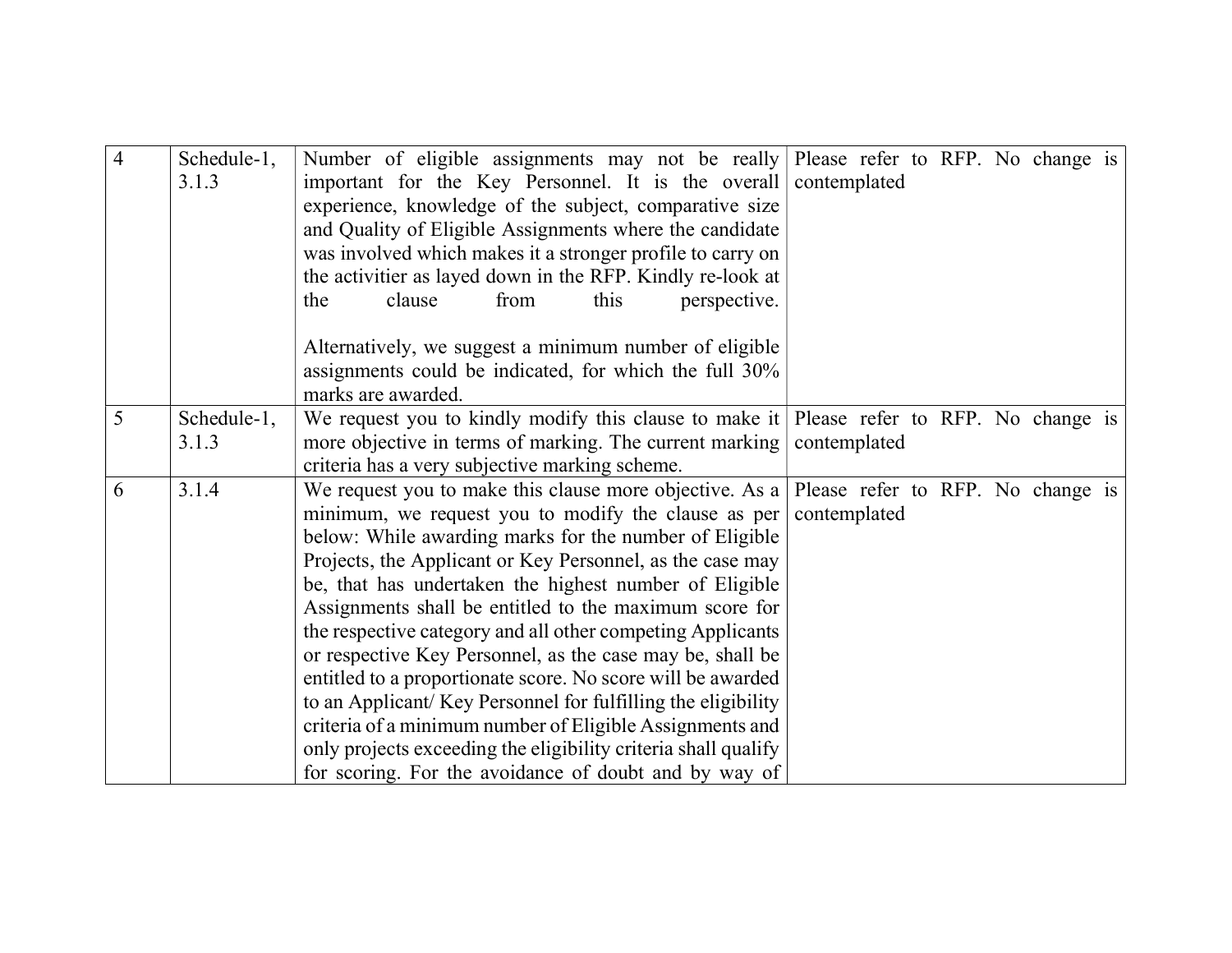|   |                               | illustration, if the minimum number of Eligible Projects<br>for meeting the eligibility criteria is say, 1 (One), then an<br>equivalent number will be ignored for each Applicant/Key<br>Personnel and only the balance remaining will be<br>considered for awarding scores relating to the number of<br>Eligible Assignments on a proportionate basis. However,<br>for assigning scores in respect of the size and quality of<br>Eligible Assignments, all Eligible Assignments of the<br>Applicant/Key Personnel shall be considered |  |
|---|-------------------------------|----------------------------------------------------------------------------------------------------------------------------------------------------------------------------------------------------------------------------------------------------------------------------------------------------------------------------------------------------------------------------------------------------------------------------------------------------------------------------------------------------------------------------------------|--|
|   | Schedule I -<br>2.2.2<br>(D), | Request you to please make the correction in 2.2.2.D so Please refer to Addendum 1.<br>that the RFP becomes more congruent across sections;                                                                                                                                                                                                                                                                                                                                                                                            |  |
|   | Schedule 2 -                  | Public Administration qualification addition will help                                                                                                                                                                                                                                                                                                                                                                                                                                                                                 |  |
|   | 7.1                           | expand the resource pool to hire from greater qualification                                                                                                                                                                                                                                                                                                                                                                                                                                                                            |  |
|   |                               | range                                                                                                                                                                                                                                                                                                                                                                                                                                                                                                                                  |  |
| 8 | Schedule 1 -                  | • The resources their time to be devoted is listed at two   Please refer to Addendum 1.                                                                                                                                                                                                                                                                                                                                                                                                                                                |  |
|   | 2.2.2                         | $(D)$ ,   places as mentioned here in column 3. There is a mismatch                                                                                                                                                                                                                                                                                                                                                                                                                                                                    |  |
|   | Schedule 2 -                  | in both the sections: $\cdot$ Page 63 - Experience for Project                                                                                                                                                                                                                                                                                                                                                                                                                                                                         |  |
|   | 7.1                           | Management Lead - 2 to 3 years, whereas on page 12 the                                                                                                                                                                                                                                                                                                                                                                                                                                                                                 |  |
|   |                               | experience asked for is 5 plus years for Program                                                                                                                                                                                                                                                                                                                                                                                                                                                                                       |  |
|   |                               | Management Consultant 1 and 2, and no role for Project                                                                                                                                                                                                                                                                                                                                                                                                                                                                                 |  |
|   |                               | Management lead is defined. Requesting to make it                                                                                                                                                                                                                                                                                                                                                                                                                                                                                      |  |
|   |                               | consistent for similar profiles throughout. • There is also a                                                                                                                                                                                                                                                                                                                                                                                                                                                                          |  |
|   |                               | discrepancy in number of workdays committed for                                                                                                                                                                                                                                                                                                                                                                                                                                                                                        |  |
|   |                               | resources. On page 63 for Project Director, it is 22 man-                                                                                                                                                                                                                                                                                                                                                                                                                                                                              |  |
|   |                               | days a month whereas on page 6 it is 15 man-days per                                                                                                                                                                                                                                                                                                                                                                                                                                                                                   |  |
|   |                               | month. This should be consistent. Also, it is suggested that                                                                                                                                                                                                                                                                                                                                                                                                                                                                           |  |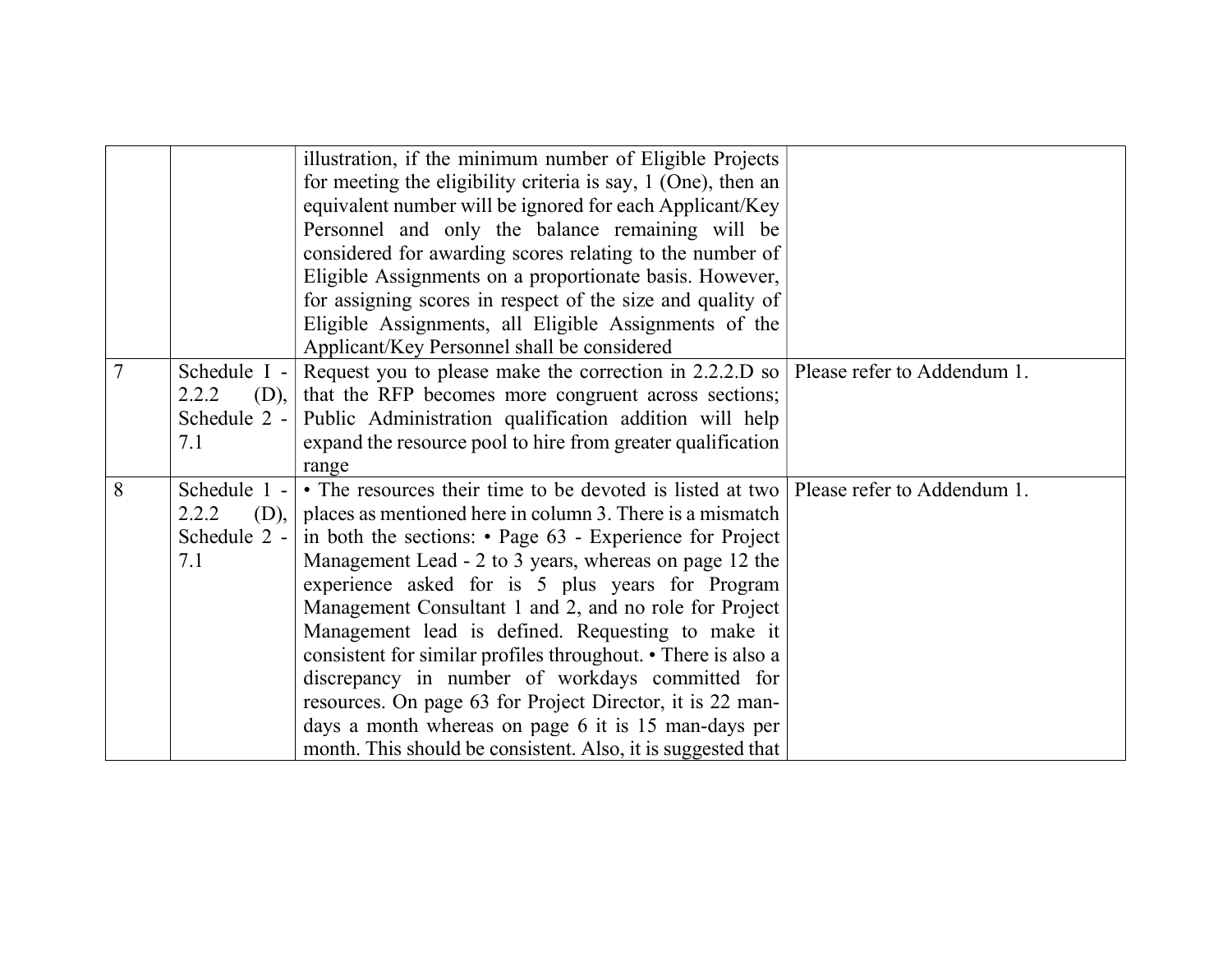|    |                                                      | for project director commitment of 15 man days per month<br>is more realistic.                                                                                                                                                                                                          |              |
|----|------------------------------------------------------|-----------------------------------------------------------------------------------------------------------------------------------------------------------------------------------------------------------------------------------------------------------------------------------------|--------------|
| 9  | Schedule I -<br>2.2.2(A)                             | We request you to kindly modify the clause as per below: Please refer to RFP. No change is<br>Technical Capacity: The Applicant shall have, over the<br>past 5 (five) years preceding the PDD, undertaken a<br>minimum of 1 (one) Eligible Assignments as specified in<br>Clause 3.1.6. | contemplated |
| 10 | Schedule 1 -<br>2.2.2(D)                             | We request you to kindly modify this clause as: Please refer to RFP. No change is<br>MBA/Advanced degree in public policy/ economics/ contemplated<br>B. Tech or equivalent experience                                                                                                  |              |
| 11 | Schedule 1 -<br>2.2.2(D)                             | We request you to kindly modify this clause as: Advanced   Please refer to RFP. No change is<br>degree (Masters or higher) in economics / statistics / data contemplated<br>or computer Science/ B.Tech                                                                                 |              |
| 12 | Schedule 1 -<br>2.2.2(D)                             | We request you to kindly modify this clause as: Advanced   Please refer to RFP. No change is<br>degree (Masters or higher) in economics / statistics / data contemplated<br>or computer or B.Tech                                                                                       |              |
| 13 | Schedule 1 -<br>2.2.2(D)                             | We request you to kindly modify this clause as: Advanced Please refer to RFP. No change is<br>degree (Masters or higher) in economics / statistics / data   contemplated<br>or computer Science or B.Tech                                                                               |              |
| 14 | Schedule 1 -<br>2.2.2(D)                             | We request you to kindly modify this clause as: Advanced Please refer to RFP. No change is<br>degree (Masters or higher) in computer science/ B.Tech or  <br>equivalent                                                                                                                 | contemplated |
| 15 | Schedule 1 -<br>2.1.4<br>(D),<br>Schedule 2 -<br>7.1 | There seems to be a conflict in section 2.1.4 and 7.1 in Please refer to Addendum 1.<br>terms of deployment timelines for Project Director and<br>Team<br>Leader.<br>clarifications:<br>Request<br>a) how many days should they work - 15 or 22 days per                                |              |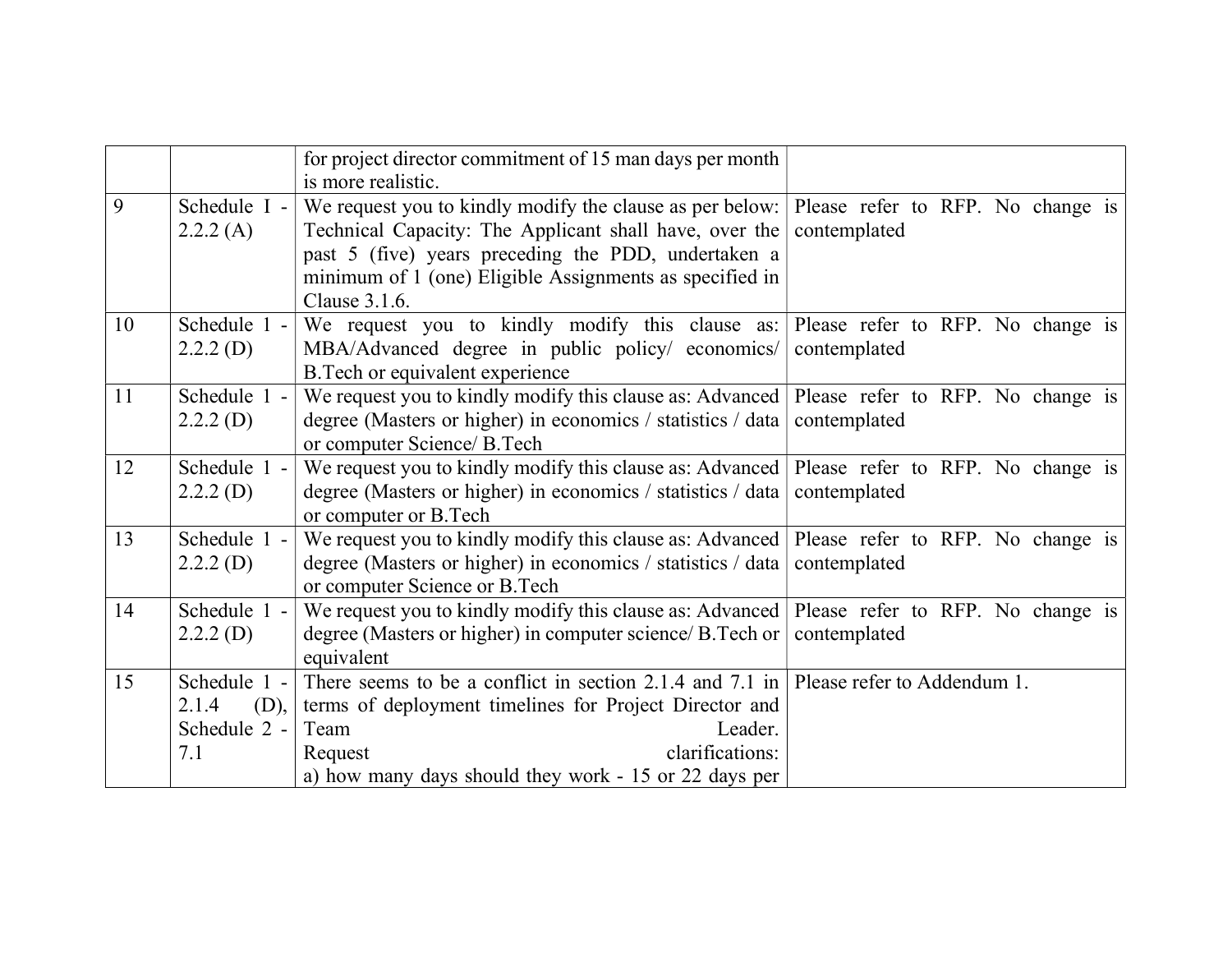|    |               | month?                                                                                  |                             |
|----|---------------|-----------------------------------------------------------------------------------------|-----------------------------|
|    |               | b) will they work till KD11 Q4 or till the end of KD11                                  |                             |
|    |               |                                                                                         |                             |
|    |               | (completion of 260 weeks)?                                                              |                             |
| 16 | Schedule 1 -  | For Project Management Lead, there seems to be a conflict   Please refer to Addendum 1. |                             |
|    | 2.1.4<br>(D), | in section 2.1.4 and 7.1 in terms of deployment timelines                               |                             |
|    | Schedule 2 -  | this<br>profile.<br>for                                                                 |                             |
|    | 7.1           | Request clarification: will they work till KD11 Q4 or till                              |                             |
|    |               | the end of KD11 (completion of 260 weeks)?                                              |                             |
| 17 | Schedule 1 -  | For User Engagement Team Lead, there seems to be a                                      | Please refer to Addendum 1. |
|    | 2.1.4<br>(D), | conflict in section 2.1.4 and 7.1 in terms of deployment                                |                             |
|    | Schedule 2 -  | timelines for this profile. Request clarification: will they                            |                             |
|    | 7.1           | work till KD11 Q4 or till the end of KD11 (completion of                                |                             |
|    |               | 260 weeks)?                                                                             |                             |
| 18 | Schedule 1 -  | For Usability Lead, there seems to be a conflict in section                             | Please refer to Addendum 1. |
|    | 2.1.4<br>(D), | 2.1.4 and 7.1 in terms of deployment timelines for this                                 |                             |
|    | Schedule 2 -  | profile. Request clarification: will they work till KD11 Q4                             |                             |
|    | 7.1           | or till the end of KD11 (completion of 260 weeks)?                                      |                             |
| 19 | Schedule 1 -  | For Technology Lead, there seems to be a conflict in                                    | Please refer to Addendum 1. |
|    | (D),<br>2.1.4 | section 2.1.4 and 7.1 in terms of deployment timelines for                              |                             |
|    | Schedule 2 -  | this profile. Request clarification: please clarify expected                            |                             |
|    | 7.1           | deployment in days and duration.                                                        |                             |
| 20 | Schedule 1 -  | For Project Management Consultant 1, there seems to be a                                | Please refer to Addendum 1. |
|    | 2.1.4<br>(D), | conflict in section 2.1.4 and 7.1 in terms of deployment                                |                             |
|    | Schedule 2 -  | timelines for this profile. Request clarification: will they                            |                             |
|    | 7.1           | work till KD11 Q4 or till the end of KD11 (completion of                                |                             |
|    |               | $260$ weeks)?                                                                           |                             |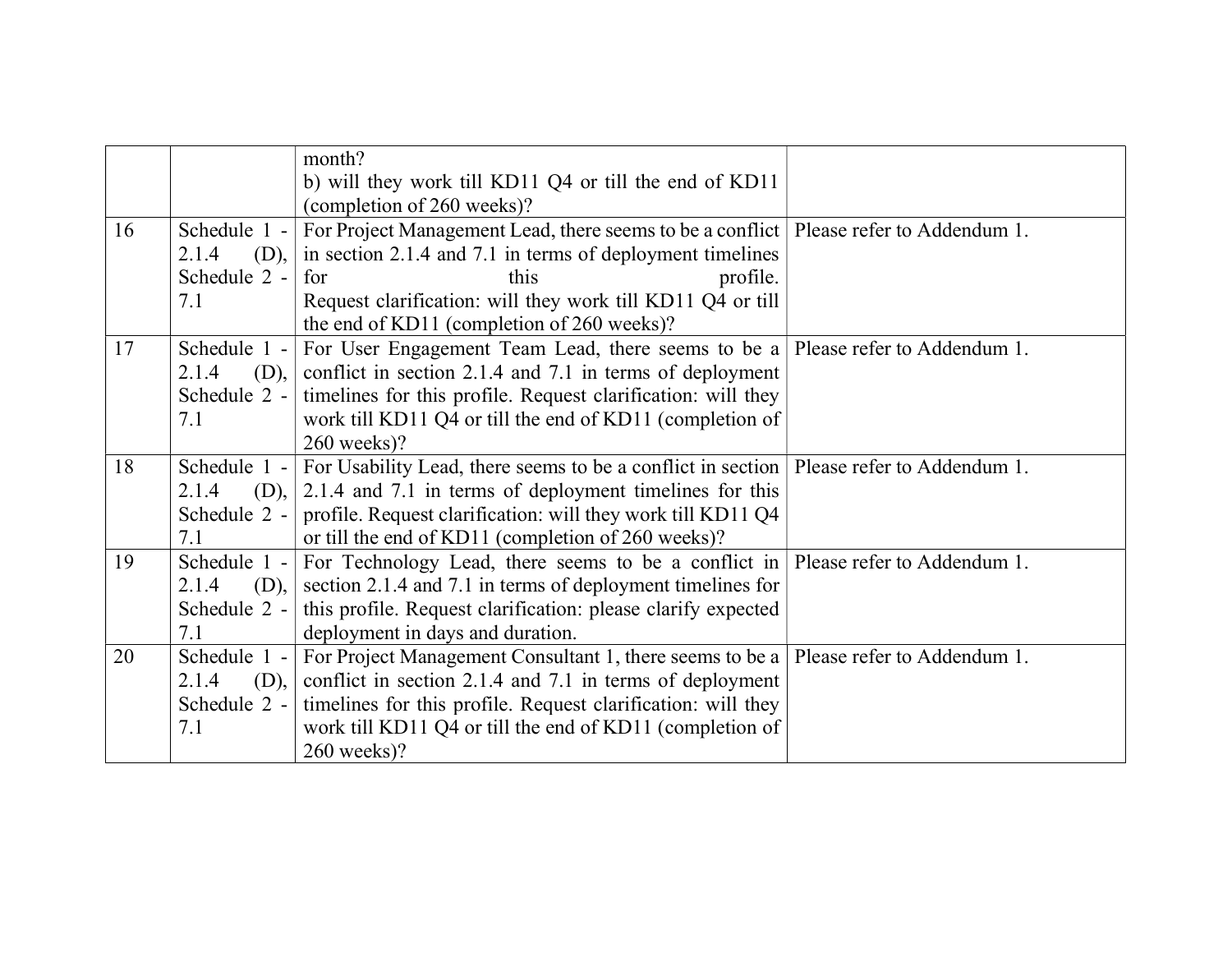| 21 |                       | Schedule $1 -  $ For Data Oversight and Quality, Research Associate I, Please refer to Addendum 1. |                             |
|----|-----------------------|----------------------------------------------------------------------------------------------------|-----------------------------|
|    | 2.1.4<br>$(D), \vert$ | there seems to be a conflict in section 2.1.4 and 7.1 in terms                                     |                             |
|    | Schedule $2 -$        | of deployment timelines for this profile. Request                                                  |                             |
|    | 7.1                   | clarification: will they work till KD11 Q4 or till the end of                                      |                             |
|    |                       | KD11 (completion of 260 weeks)?                                                                    |                             |
| 22 | Schedule $1 -$        | For Data Oversight and Quality, Research Associate II, Please refer to Addendum 1.                 |                             |
|    | 2.1.4<br>(D),         | there seems to be a conflict in section 2.1.4 and 7.1 in terms                                     |                             |
|    | Schedule $2 -$        | of deployment timelines for this profile. Request                                                  |                             |
|    | 7.1                   | clarification: will they work till KD11 Q4 or till the end of                                      |                             |
|    |                       | KD11 (completion of 260 weeks)?                                                                    |                             |
| 23 | Schedule $1 -$        | For User Engagement Team, Consultant I &II, there seems   Please refer to Addendum 1.              |                             |
|    | (D),<br>2.1.4         | to be a conflict in section 2.1.4 and 7.1 in terms of                                              |                             |
|    | Schedule $2 -$        | timelines<br>for<br>deployment<br>this<br>profile.                                                 |                             |
|    | 7.1                   | clarifications:<br>Request                                                                         |                             |
|    |                       | a) how many days are they expected to work per month?                                              |                             |
|    |                       | b) will they work till KD11 Q4 or till the end of KD11                                             |                             |
|    |                       | (completion of 260 weeks)?                                                                         |                             |
| 24 | Schedule $1 -$        | For Grievance Redressal Consultant, there seems to be a Please refer to Addendum 1.                |                             |
|    | 2.1.4<br>(D),         | conflict in section 2.1.4 and 7.1 in terms of deployment                                           |                             |
|    | Schedule $2 -$        | timelines<br>this<br>profile.<br>for                                                               |                             |
|    | 7.1                   | clarifications:<br>Request                                                                         |                             |
|    |                       | a) how many days are they expected to work per month?                                              |                             |
|    |                       | b) will they work till KD11 Q4 or till the end of KD11                                             |                             |
|    |                       | (completion of 260 weeks)?                                                                         |                             |
| 25 | Schedule $1 -$        | For Data Oversight and Quality: Research Associate II,                                             | Please refer to Addendum 1. |
|    | 2.2.2<br>$(D)$ ,      | there seems to be a conflict in section 2.2.2 and 7.1 in terms                                     |                             |
|    |                       | of<br>deployment<br>timelines<br>for<br>this<br>profile.                                           |                             |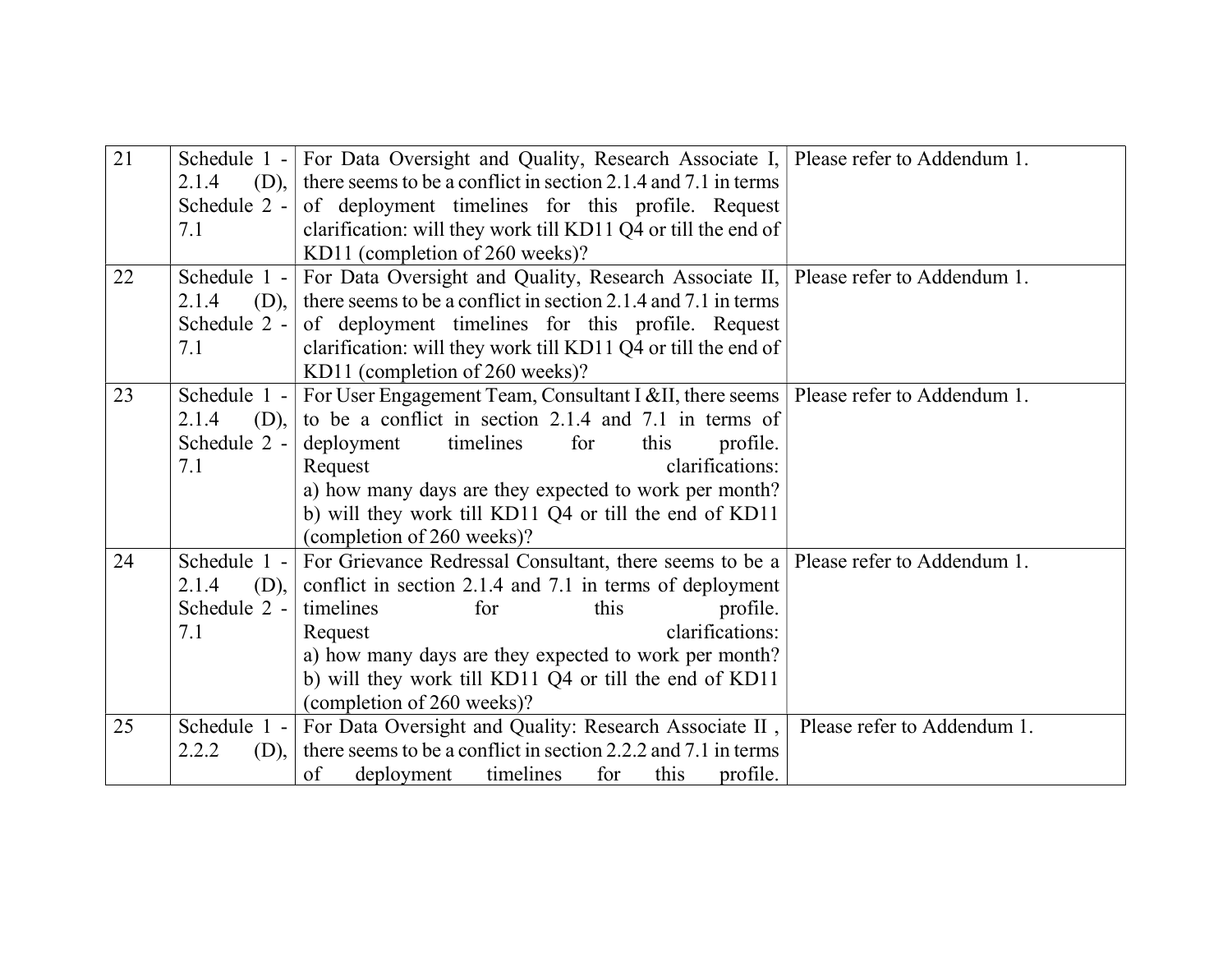|    | Schedule 2 -   |                                                                                           |                             |
|----|----------------|-------------------------------------------------------------------------------------------|-----------------------------|
|    | 7.1            | Request clarification: which one to consider?                                             |                             |
| 26 | Schedule $1 -$ | For Project Management Team, Consultant I, there seems                                    | Please refer to Addendum 1. |
|    | 2.2.2<br>(D),  | to be a conflict in section 2.2.2 and 7.1 in terms of                                     |                             |
|    | Schedule 2 -   | experience<br>for<br>this<br>profile.                                                     |                             |
|    | 7.1            |                                                                                           |                             |
|    |                | Request clarification: which one to consider?                                             |                             |
| 27 | Schedule $1 -$ | For Project Management Team, Consultant 2, there seems   Please refer to Addendum 1.      |                             |
|    | 2.2.2<br>(D),  | to be a conflict in section 2.2.2 and 7.1 in terms of                                     |                             |
|    | Schedule $2 -$ | profile.<br>experience<br>this<br>for                                                     |                             |
|    | 7.1            |                                                                                           |                             |
|    |                | Request clarification: which one to consider?                                             |                             |
| 28 | Schedule $1 -$ | For User Engagement Team, Lead, there seems to be a                                       | Please refer to Addendum 1. |
|    | 2.1.4<br>(D),  | conflict in section 2.2.2 and 7.1 in terms of experience for                              |                             |
|    | Schedule 2 -   | this<br>profile.                                                                          |                             |
|    | 7.1            |                                                                                           |                             |
|    |                | Request clarification: which one to consider?                                             |                             |
| 29 | Schedule $1 -$ | For Usability Lead, there seems to be a conflict in section   Please refer to Addendum 1. |                             |
|    | (D),<br>2.1.4  | 2.1.4 and 7.1 in terms of experience for this profile.                                    |                             |
|    | Schedule 2 -   |                                                                                           |                             |
|    | 7.1            | Request clarification: which one to consider?                                             |                             |
| 30 | Schedule 1 -   | For Technology Lead, there seems to be a conflict in Please refer to Addendum 1.          |                             |
|    | (D),<br>2.1.4  | section 2.1.4 and 7.1 in terms of experience for this profile.                            |                             |
|    | Schedule 2 -   |                                                                                           |                             |
|    | 7.1            | Request clarification: which one to consider?                                             |                             |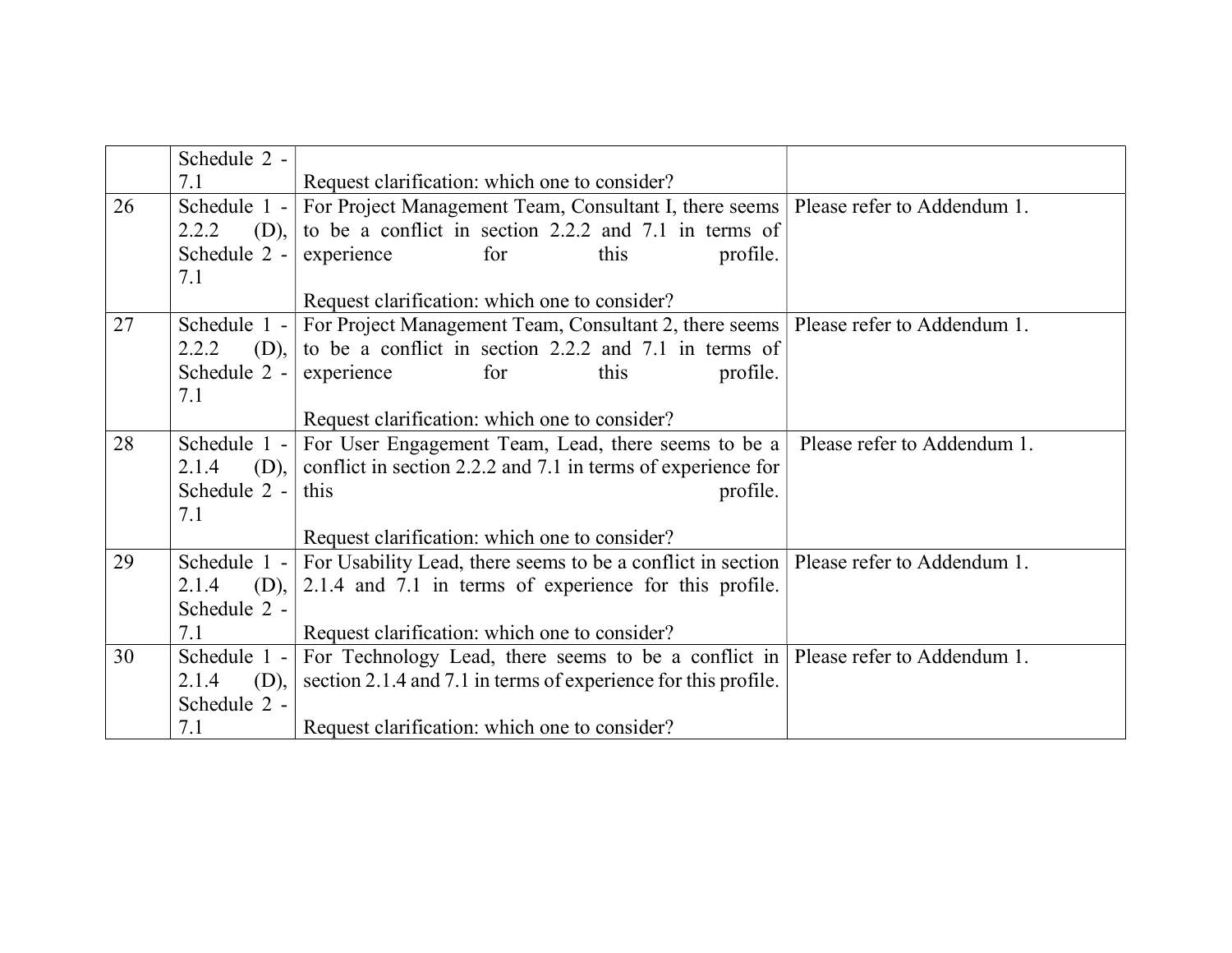| 31 | Schedule 1 -<br>2.2.2(D) | Minimum total experience of the Project director could be<br>considered for 10/12 years. It will help us have a larger<br>pool of resource to consider from for a critical position                                                                   | Please refer to RFP. No change is<br>contemplated |
|----|--------------------------|-------------------------------------------------------------------------------------------------------------------------------------------------------------------------------------------------------------------------------------------------------|---------------------------------------------------|
| 32 | Schedule 1 -<br>3.1.3(c) | On page 21 there is an education qualification elaborated<br>for the Resources, Here Project Management Lead is not<br>elaborated. Kindly define.                                                                                                     | Please refer to Addendum 1.                       |
| 33 | Schedule 2 -<br>7.1      | For Project Director and Team Leader, the KD details   Please refer to Addendum 1.<br>states operations will continue till 260 weeks. Request it<br>be stated that the project director continue till the end of<br>260 weeks to ensure best results. |                                                   |
| 34 | Schedule 2 -<br>7.1      | For Project management Lead, the KD details states   Please refer to Addendum 1.<br>operations will continue till 260 weeks. Request it be<br>stated that the project management lead continue till the<br>end of 260 weeks to ensure best results.   |                                                   |
| 35 | Schedule 2 -<br>7.1      | For Data Oversight and Quality Lead, Request   Please refer to Addendum 1.<br>clarification: does it mean that the Data Oversight and<br>Quality lead will serve the project till the end of 260 weeks<br>or till the end of 68 weeks?                |                                                   |
| 36 | Schedule 2 -<br>7.1      | The KD details states operations will continue till 260   Please refer to Addendum 1.<br>weeks. Request it be stated that the User Engagement<br>Team Lead continue till the end of 260 weeks to ensure<br>best results.                              |                                                   |
| 37 | Schedule 2 -<br>7.1      | The KD details states operations will continue till 260 Please refer to Addendum 1.<br>weeks. Request it be stated that the Usability Lead<br>continue till the end of 260 weeks to ensure best results.                                              |                                                   |
| 38 | Schedule 2 -<br>7.1      | The KD details states operations will continue till 260   Please refer to Addendum 1.<br>weeks. Request it be stated that the Technical Tools' Team                                                                                                   |                                                   |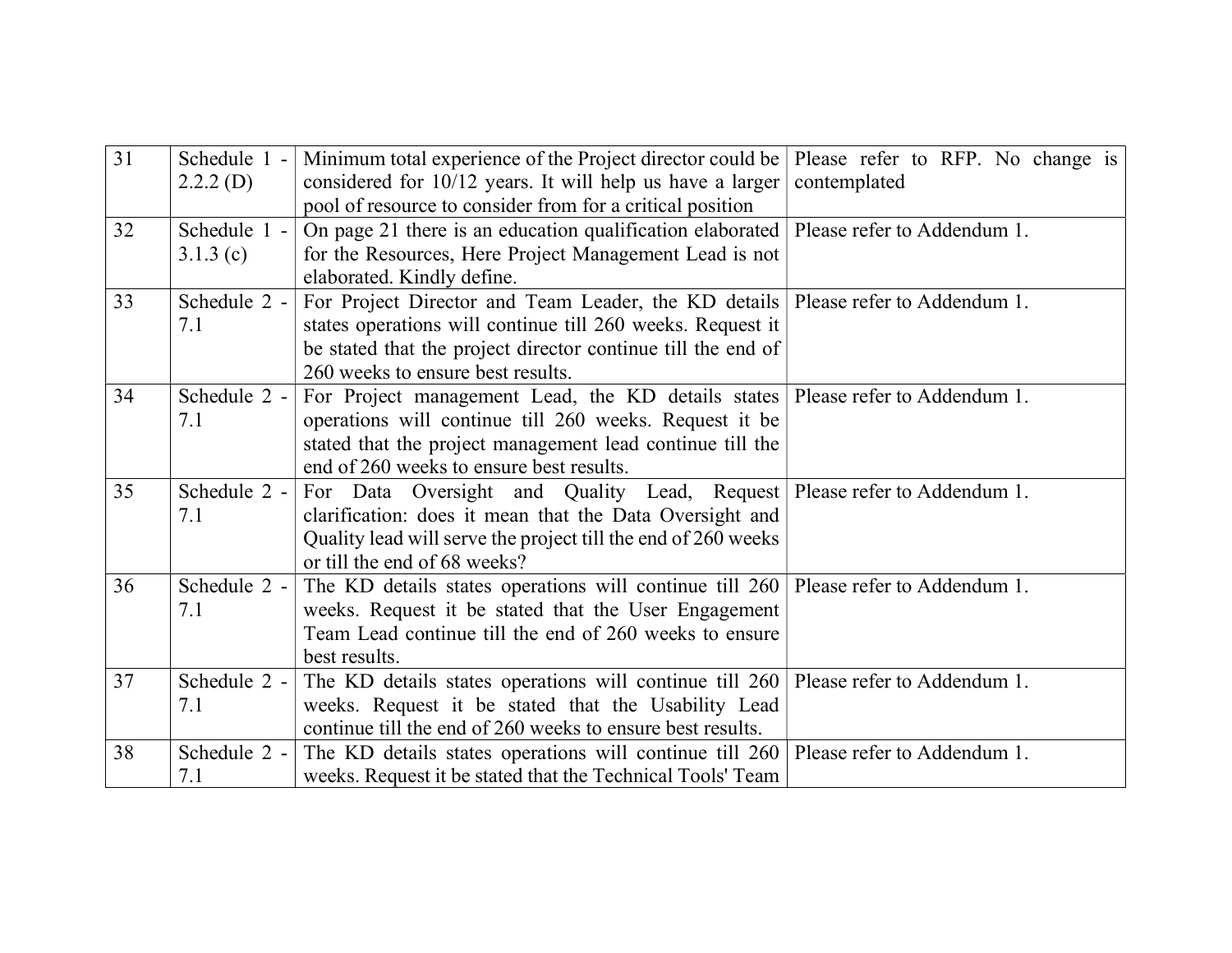|    |              | Lead continue till the end of 260 weeks to ensure best        |                               |
|----|--------------|---------------------------------------------------------------|-------------------------------|
|    |              | results.                                                      |                               |
| 39 | Schedule 2 - | For Project Management Team, Consultant 1, The KD             | Please refer to Addendum 1.   |
|    | 7.1          | details states operations will continue till 260 weeks.       |                               |
|    |              | Request it be stated that the personnel continue till the end |                               |
|    |              | of 260 weeks to ensure best results.                          |                               |
| 40 | Schedule 2 - | For Data Oversight and Quality: Research Associate 1, the     | Please refer to Addendum 1.   |
|    | 7.1          | KD details states operations will continue till 260 weeks.    |                               |
|    |              | Request it be stated that the personnel continue till the end |                               |
|    |              | of 260 weeks to ensure best results.                          |                               |
| 41 | Schedule 2 - | For Data Oversight and Quality: Research Associate 1I,        | . Please refer to Addendum 1. |
|    | 7.1          | the KD details states operations will continue till 260       |                               |
|    |              | weeks. Request it be stated that the personnel continue till  |                               |
|    |              | the end of 260 weeks to ensure best results.                  |                               |
| 42 | Schedule 2 - | For User Engagement Team: Consultant I&II, the KD             | Please refer to Addendum 1.   |
|    | 7.1          | details states operations will continue till 260 weeks.       |                               |
|    |              | Request it be stated that the personnel continue till the end |                               |
|    |              | of 260 weeks to ensure best results.                          |                               |
| 43 | Schedule 2 - | For Grievance Redressal Consultant, the KD details states     | Please refer to Addendum 1.   |
|    | 7.1          | operations will continue till 260 weeks. Request it be        |                               |
|    |              | stated that the personnel continue till the end of 260 weeks  |                               |
|    |              | to ensure best results.                                       |                               |
| 44 | Schedule 1 - | These conditions will primarily be as self-declaration as     | Please refer to Addendum 2.   |
|    | 3.1.6        | client certificates/ contract copies will not have such       |                               |
|    |              | specific details. Further getting these details ex post is a  |                               |
|    |              | challenge due to high possibility of transfers of Govt        |                               |
|    |              | clients. It is suggested that self-certification with client  |                               |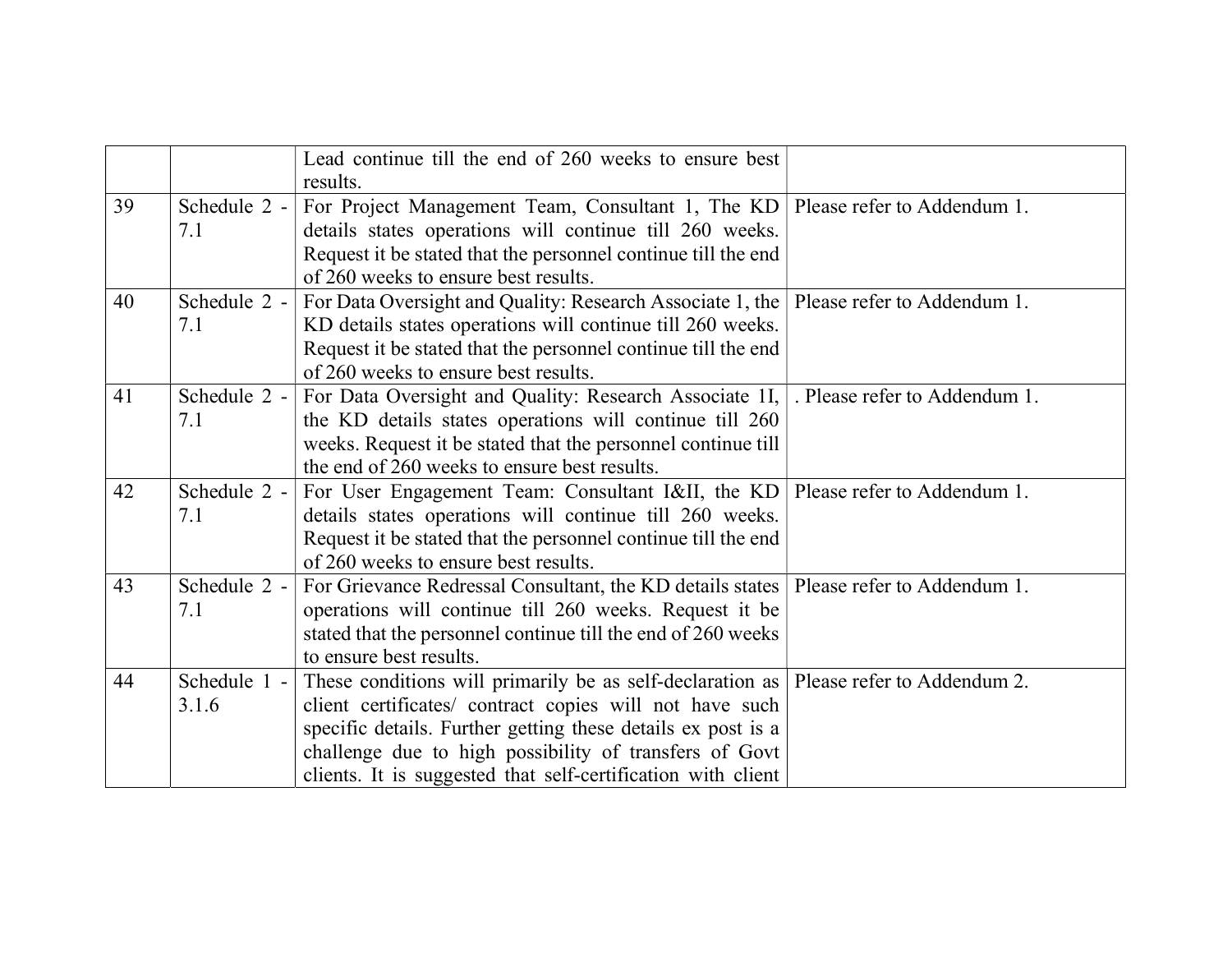|    |                       | reference can be given which may be verified<br>independently by NITI. Alternatively, definition may also<br>be simplified.                                                                                                                                                                                                                                                                                                                                                                                                                                                                    |                                                                     |
|----|-----------------------|------------------------------------------------------------------------------------------------------------------------------------------------------------------------------------------------------------------------------------------------------------------------------------------------------------------------------------------------------------------------------------------------------------------------------------------------------------------------------------------------------------------------------------------------------------------------------------------------|---------------------------------------------------------------------|
| 45 | Schedule 1 -<br>3.1.6 | How to substantiate the 1 TB+ datasets Observation: Most   Please refer to Addendum 2.<br>of the public analytical platforms run into petabytes of<br>datasets. However, the provision of documentary proof is<br>not feasible.                                                                                                                                                                                                                                                                                                                                                                |                                                                     |
| 46 | Schedule 1 -<br>3.1.6 | Are 1 million active users for unique users or total count   Please refer to Addendum 1.<br>on the platform? Observation: Most of the public<br>analytical platforms are utilized by masses. However, the<br>provision of documentary proof is not feasible, the real-<br>time screenshot can be provided.                                                                                                                                                                                                                                                                                     |                                                                     |
| 47 | Schedule 1 -<br>3.1.6 | Typically production ready technology platform belongs<br>to the OEMs. Observation: Request you to kindly allow<br>PMU for developing a technology platform for over 1<br>million active users.                                                                                                                                                                                                                                                                                                                                                                                                | Please refer to RFP. No change is<br>contemplated.                  |
| 48 | Schedule 1 -<br>3.1.6 | We request you to modify the clause as per below:<br>Eligible Assignments: For the purposes of determining<br>Conditions of Eligibility and for evaluating the Proposals<br>under this RFP, advisory/consultancy/service assignments<br>in respect of the following projects shall be deemed as<br>eligible assignments (the "Eligible Assignments"):<br>(i) Assignment involving collecting and/or analyzing large<br>scale datasets $(1 \text{ TB+})$ for a Central or a State Government<br>ministry/agency<br>or<br>an<br>International organization like World Bank, Asian<br>Development | (i) Please refer to Addendum 2.<br>(ii) Please refer to Addendum 1. |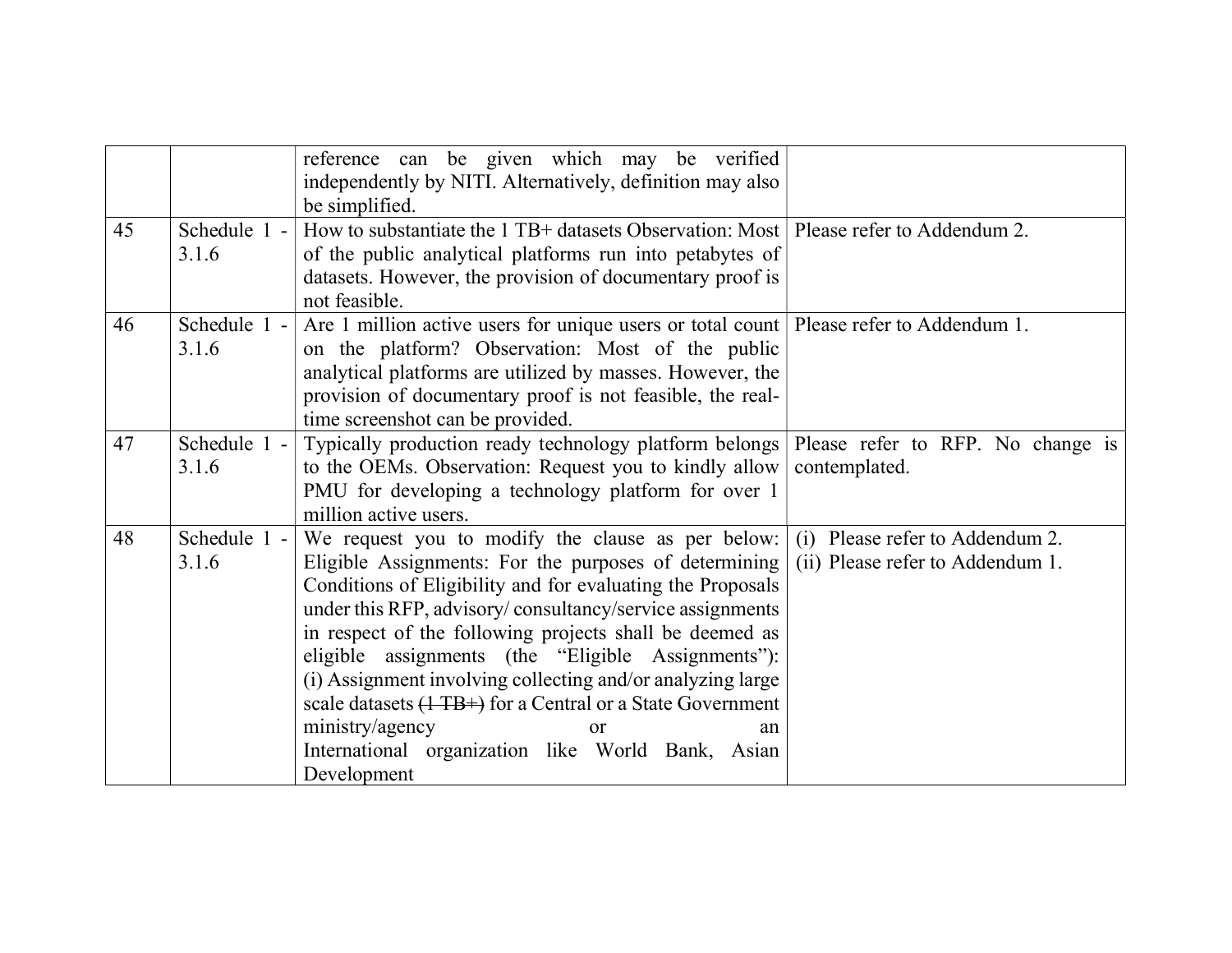|    |                                                                           | United<br>Nations.<br><b>Bank</b><br>and<br>(ii) Assignment involving developing a production ready<br>technology platform for over 1 million active users.<br>(iii) Assignment involving setting up and managing<br>project management units, managing customer feedback,<br>outreach<br>activities<br>such<br>as<br>training, workshops, seminars, for a technology project,<br>preferably under a Central or a State Government<br>ministry/agency.<br>(iv) Assignment involving extraction of unstructured and |               |
|----|---------------------------------------------------------------------------|--------------------------------------------------------------------------------------------------------------------------------------------------------------------------------------------------------------------------------------------------------------------------------------------------------------------------------------------------------------------------------------------------------------------------------------------------------------------------------------------------------------------|---------------|
|    |                                                                           | semi-structured data and its processing into machine                                                                                                                                                                                                                                                                                                                                                                                                                                                               |               |
|    |                                                                           | readable formats with semantic classification of data<br>points into a common schema                                                                                                                                                                                                                                                                                                                                                                                                                               |               |
| 49 | Schedule 1 -<br>3.1.6                                                     | We request you to modify the clause as per below: Please refer to RFP. No change is<br>Provided that the Applicant firm claiming credit for an<br>Eligible Assignment shall have, prior to PDD, received<br>professional fees of at least Rs. 2 crore (Rupees two crore)<br>for such assignment, and where credit is being claimed by<br>a Key Personnel, she/he should have completed or in<br>process of completing the relevant assignment prior to<br>PDD.                                                     | contemplated  |
| 50 | Schedule-1,<br>Terms<br>of<br>Reference<br>Project  <br>for<br>Management | • The language suggests that PMC can work out of their   Please refer to RFP. No change in  <br>office in NCR and not required to work out of Authorities  <br>office<br>location?<br>• It is suggested that given the scope of work some of the<br>personnel of PMC should be full time deployed at NITI for<br>enhanced coordination with other Ministries.                                                                                                                                                      | contemplated. |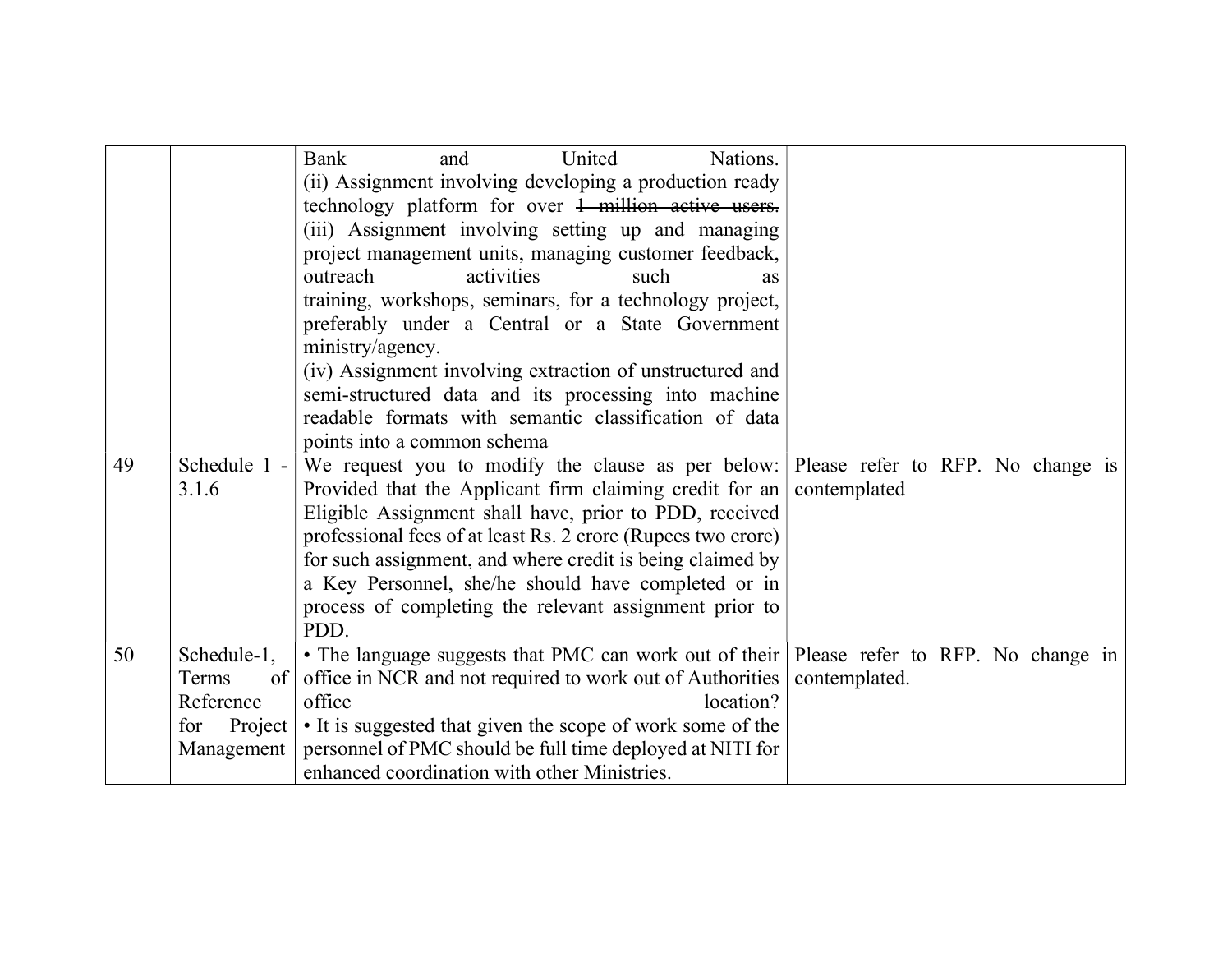|    | Consultant,<br>7.2                                  |                                                                                                                                                                                                                                                                                                                                                                                                                                                                                                                                                                                                                                                |                                                                                                                  |
|----|-----------------------------------------------------|------------------------------------------------------------------------------------------------------------------------------------------------------------------------------------------------------------------------------------------------------------------------------------------------------------------------------------------------------------------------------------------------------------------------------------------------------------------------------------------------------------------------------------------------------------------------------------------------------------------------------------------------|------------------------------------------------------------------------------------------------------------------|
| 51 | Schedule I -<br>2.27,<br>E)<br>Schedule 2 -<br>3.14 | Request to add the below clause in Terms and Conditions: Please refer to RFP. No change is<br>"The Client (and any others for whom Services are<br>provided) shall not recover from the firm, in contract or<br>tort, including indemnification obligations under this<br>contract, under statute or otherwise, aggregate damages in<br>excess of the fees actually paid for the Services that<br>directly caused the loss in connection with claims arising<br>out of this Agreement or otherwise relating to the Services.                                                                                                                   | contemplated.                                                                                                    |
| 52 | Schedule 2 -<br>3.5.1                               | • Insurance amount is for group or individuals?<br>• This appears to be more suitable for procurement related<br>program.<br>• Also, Personnel are covered by Firms for both Health and<br>Life insurance                                                                                                                                                                                                                                                                                                                                                                                                                                      | (1) Please refer to RFP. No change in<br>contemplated.<br>(2) Please refer to RFP. No change in<br>contemplated. |
| 53 | Schedule 1 -<br>2.1.4                               | • The language of the clause leaves scope for ambiguity Please refer to RFP. No change is<br>and nomenclature in the RFP does not match<br>• RFP proposes a total of 12-member team $(6+5)$ .<br>• The evaluation will be done on 6 key personnel<br>mentioned on page 6/16. The additional 5 have also been<br>referred<br>Personnel.<br>to<br>key<br><b>as</b><br>• It is suggested that the clause 2.1.4 be retitled as<br>'Professional<br>Personnel'<br>• The Six profiles to be evaluated be referred to as 'Key'<br>Personnel'<br>• The other 5 profiles which will not be evaluated be<br>referred<br>'Other<br>Personnel'<br>to<br>as | contemplated                                                                                                     |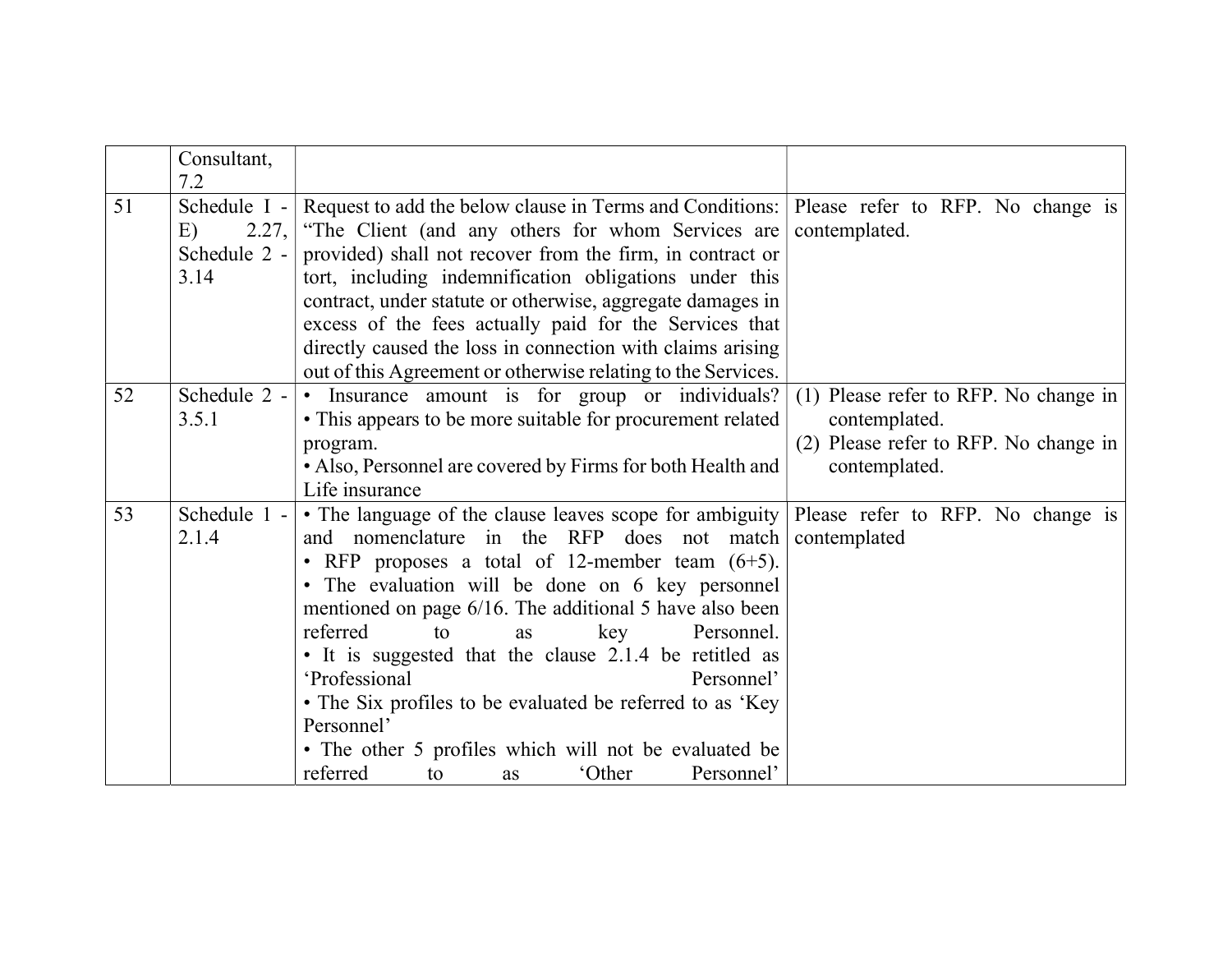|    |                     | • This shall imply that the total team, i.e., 6 key personnel<br>and 5 other personnel form the total team which will be<br>titled Professional Personnel                                                                                                                                                                                                                                                                                                                                                                                                                                                      |                                   |
|----|---------------------|----------------------------------------------------------------------------------------------------------------------------------------------------------------------------------------------------------------------------------------------------------------------------------------------------------------------------------------------------------------------------------------------------------------------------------------------------------------------------------------------------------------------------------------------------------------------------------------------------------------|-----------------------------------|
| 54 | Schedule 2 -<br>7.2 | Suggestion:<br>Request to reduce the deemed liquidated damages from contemplated.<br>25% to 10% as per the industry norms.                                                                                                                                                                                                                                                                                                                                                                                                                                                                                     | Please refer to RFP. No change is |
| 55 | Schedule 2 -<br>7.2 | • High LD capping (7.2.1) of 25% of agreement value for Please refer to RFP. No change is<br>error, additional $10\%$ for delay, and invoking of<br>performance security (7.2.3) without notice to PMC are<br>deterrent clauses which may take exception approvals<br>internally<br>firm.<br>by<br>These may be relooked.                                                                                                                                                                                                                                                                                      | contemplated.                     |
| 56 | Schedule 2 -<br>7.1 | Request you to kindly delete this clause, since Please refer to Addendum 2.<br>performance<br>security equal to the 3% contract value is being taken as<br>part of the project.                                                                                                                                                                                                                                                                                                                                                                                                                                |                                   |
| 57 | Schedule 2 -<br>7.1 | We request you to modify the clause as per below: Please refer to RFP. No change is<br>Liquidated<br>Damages<br>for  <br>error/variation In case any error or variation is detected in<br>the reports submitted by the PMC and such error or<br>variation is the result of negligence or lack of<br>due diligence on the part of the PMC, the consequential<br>thereof<br>shall<br>damages<br>be<br>quantified by the Authority in a reasonable manner and<br>recovered from the PMC by way of deemed liquidated<br>damages,<br>subject<br>to a maximum<br>of<br>10%<br>(Ten per cent) of the Agreement Value. | contemplated.                     |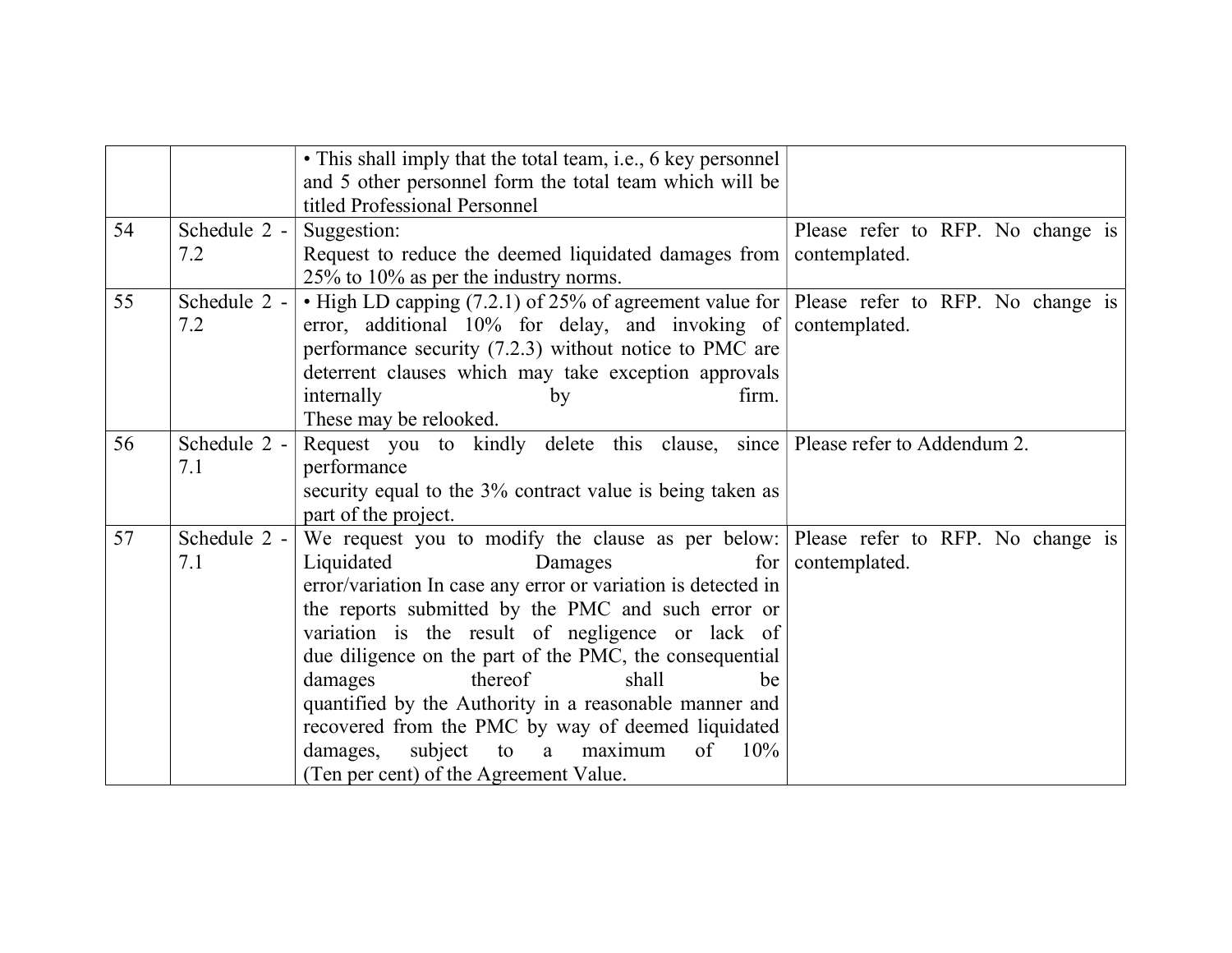| 58 | General          | Please confirm if the Bidder can be a consortium. If yes, Please refer to RFP. No change is<br>kindly confirm the number of members allowed in the contemplated |               |
|----|------------------|-----------------------------------------------------------------------------------------------------------------------------------------------------------------|---------------|
|    |                  | consortium.                                                                                                                                                     |               |
| 59 | Schedule<br>2,   | $\cdot$ Pg (116/126) clause 2.1 provides SLA for Consultant Please refer to RFP. No change is                                                                   |               |
|    | $\sigma$<br>Form | (SI) which is largely Infrastructure based-Application                                                                                                          | contemplated  |
|    | Agreement,       | Availability, Backup Success, System Response, Software                                                                                                         |               |
|    | 7.3              | Disaster<br>Service,<br>Recovery                                                                                                                                |               |
|    |                  | • Since the work of the proposed PMC is clearly not                                                                                                             |               |
|    |                  | software development the above SLAs cannot be                                                                                                                   |               |
|    |                  | replicated for them as it will create ambiguity and promote                                                                                                     |               |
|    |                  | lack of accountability for both the consultant (SI) and the                                                                                                     |               |
|    |                  | proposed<br><b>PMC</b>                                                                                                                                          |               |
|    |                  | • Furthermore, PMC should not be made liable for work                                                                                                           |               |
|    |                  | not done by other parties.                                                                                                                                      |               |
| 60 | Schedule 2 -     | • Annexure 4 is a form which appears to be for submission   Please refer to RFP. No change in                                                                   |               |
|    | 4.7              | by firm to NITI for approval of sub-contractors                                                                                                                 | contemplated. |
|    |                  | • Language can be clearer if this is ex ante or ex post                                                                                                         |               |
| 61 | Schedule 2 -     | Please confirm if the subcontractors are allowed for Please refer to RFP. No change is                                                                          |               |
|    | 4.7              | delivering the scope of work. If yes, kindly confirm the                                                                                                        | contemplated  |
|    |                  | conditions associated with the subcontracting.                                                                                                                  |               |
| 62 | General          | We request you to kindly add below mentioned criteria to   Please refer to RFP. No change is                                                                    |               |
|    |                  | bid<br>document:<br>the                                                                                                                                         | contemplated. |
|    |                  | In case of a parent-child company, a wholly owned                                                                                                               |               |
|    |                  | subsidiary can use credentials of parent company provided                                                                                                       |               |
|    |                  | necessary proof of the parent child relationships is                                                                                                            |               |
|    |                  | provided                                                                                                                                                        |               |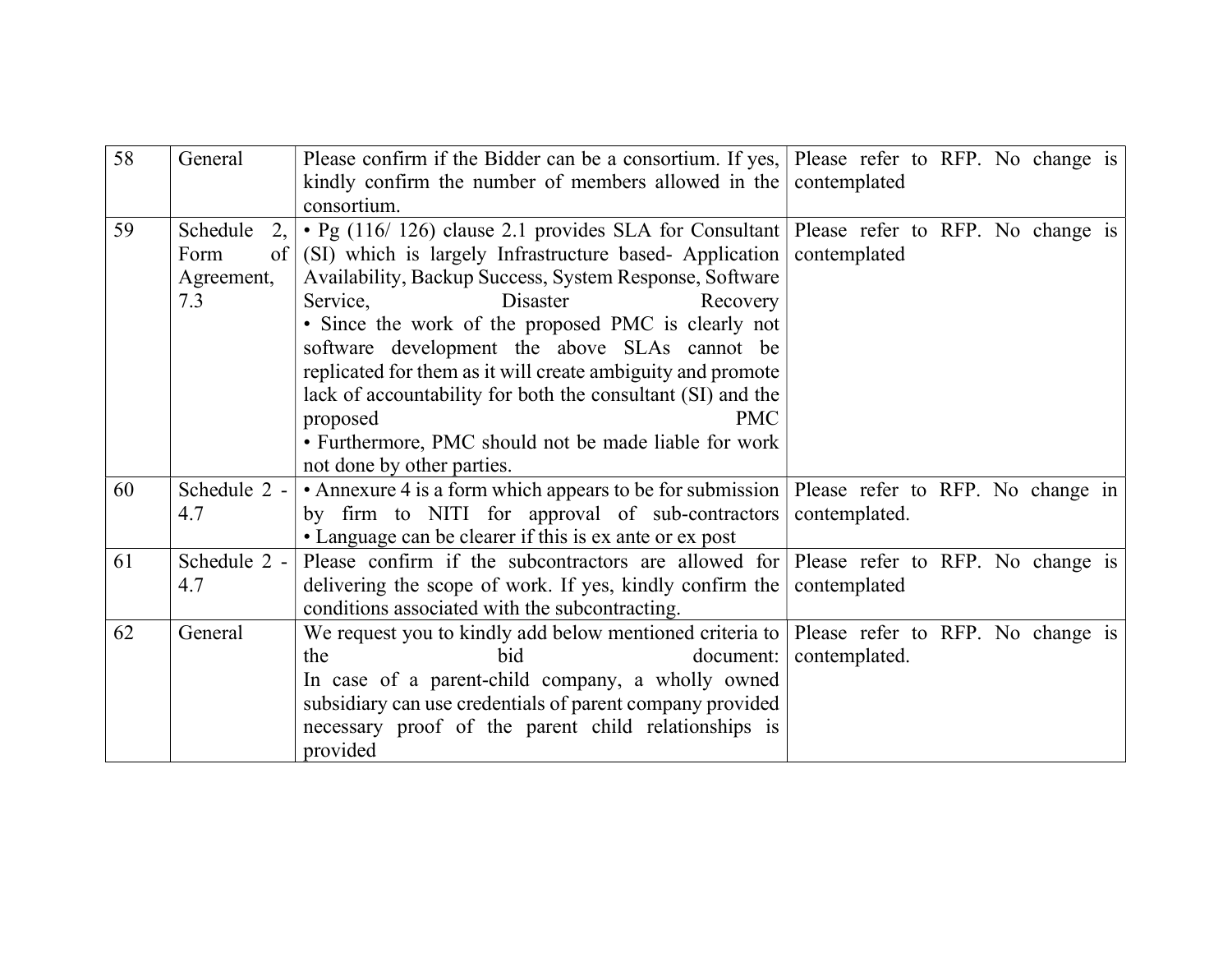| 63 | Schedule I -   | please given it is a 5 year project for more relaxation in this | Please refer to RFP. No change is |
|----|----------------|-----------------------------------------------------------------|-----------------------------------|
|    | $E)$ 2.26.     | clause is requested.                                            | contemplated                      |
| 64 | Schedule I -   | As the project tenure spans more than 5 years, clarify this     | Please refer to RFP. No change is |
|    | $E)$ 2.26.3.   | clause in terms of workability.                                 | contemplated                      |
| 65 | Schedule<br>2, | While it is agreed that there must be a deterrent to frequent   | Please refer to RFP. No change is |
|    | Form<br>of     | massive<br>reduction of<br>substitution the<br>resource         | contemplated                      |
|    | Agreement,     | remuneration may limits the ability to provide the best         |                                   |
|    | (4.4)          | services at any given time even for the reasons beyond a        |                                   |
|    |                | Firm's control                                                  |                                   |
| 66 | Schedule<br>2, | Please modify this clause to                                    | Please refer to RFP. No change is |
|    | of<br>Form     | The Authority expects all the Key Personnel to be               | contemplated                      |
|    | Agreement,     | available<br>during                                             |                                   |
|    | (4.4)          | implementation of the Agreement. The Authority will not         |                                   |
|    |                | consider substitution of Key Personnel except for reasons       |                                   |
|    |                | of any incapacity or due to health. Such substitution shall     |                                   |
|    |                | ordinarily be limited to one Key Personnel subject to           |                                   |
|    |                | equally or better qualified and experienced personnel           |                                   |
|    |                | being provided to the satisfaction of the Authority. As a       |                                   |
|    |                | condition to such substitution, a sum equal to 15% (fifteen     |                                   |
|    |                | per cent) of the remuneration specified for the original Key    |                                   |
|    |                | Personnel shall be deducted from the payments due to the        |                                   |
|    |                | PMC. In the case of a second or third substitution              |                                   |
|    |                | hereunder, RFP for Project Management Consultant for            |                                   |
|    |                | <b>NDAP</b><br>Project                                          |                                   |
|    |                | such deduction shall be 30% (thirty per cent) of the            |                                   |
|    |                | remuneration specified for the original Key Personnel.          |                                   |
|    |                | Any further substitution may lead to disqualification of the    |                                   |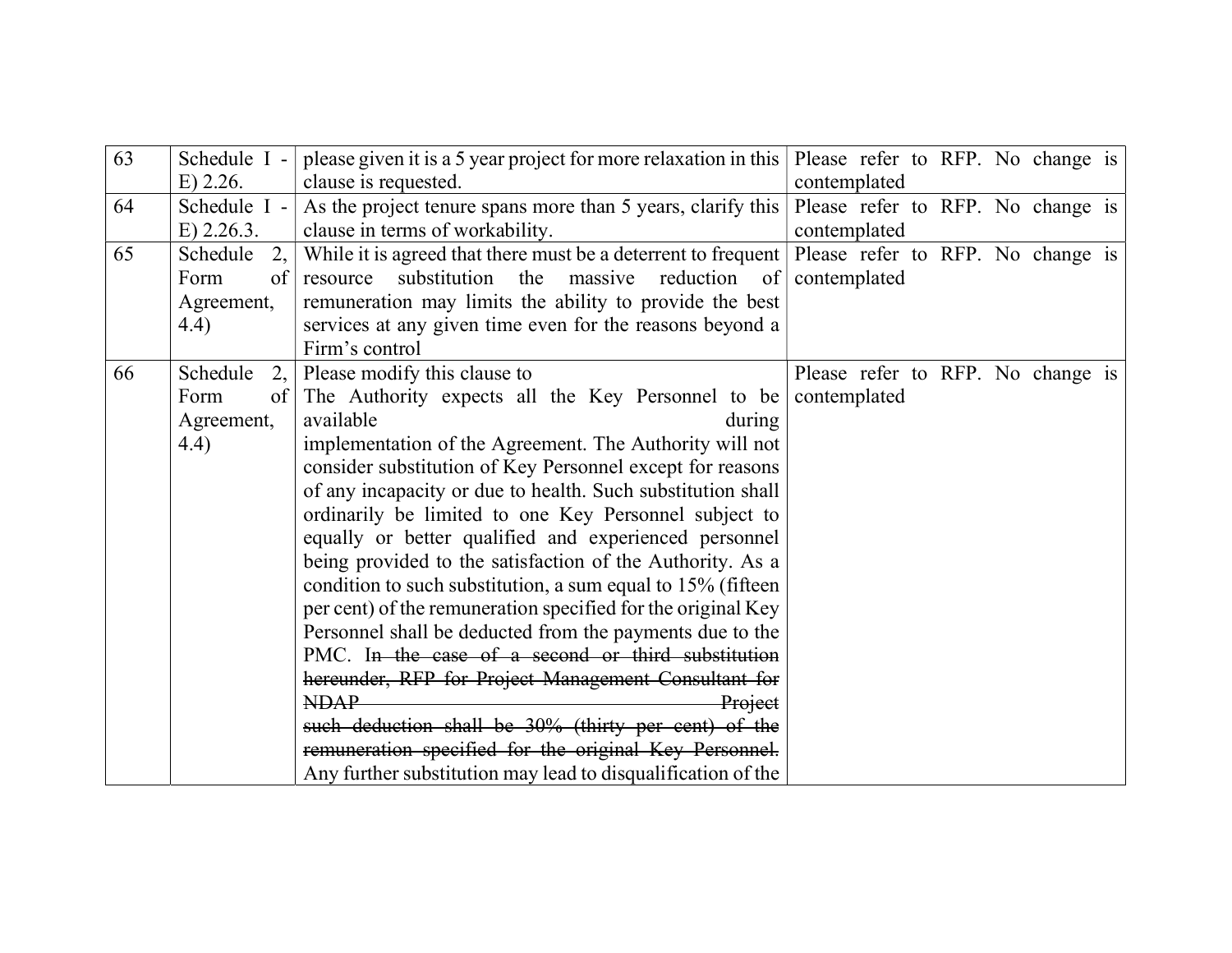|    |                              | Applicant or termination of the Agreement. Provided,<br>however, that for and in respect of any such substitution                                                                                                        |                                                   |
|----|------------------------------|--------------------------------------------------------------------------------------------------------------------------------------------------------------------------------------------------------------------------|---------------------------------------------------|
|    |                              | during the Operations Phase, the aforesaid deduction shall                                                                                                                                                               |                                                   |
|    |                              | reduced<br>be<br>tο                                                                                                                                                                                                      |                                                   |
|    |                              | one half thereof.                                                                                                                                                                                                        |                                                   |
| 67 | Schedule I -<br>$E)$ 2.26.3. | Request removal of penalty in case of resignations of key  <br>personnel from the company; and allow for substitution<br>with equally qualified and experienced personnel or better.                                     | Please refer to RFP. No change is<br>contemplated |
|    |                              | We would further request for allowing a rotation of<br>resources every two years with a 1 month Knowedge<br>Transfer period. This request is in line with the Industry's<br>rotation plocies for their resources.        |                                                   |
| 68 | Schedule I -<br>$E)$ 2.26.3. | Request that substitution with equally qualified and Please refer to RFP. No change is<br>experienced personnel or better be allowed in case of<br>resignations of project director and team leader from the<br>company. | contemplated                                      |
|    |                              | We would further request for allowing a rotation of<br>resources every two years with a 1 month Knowedge<br>Transfer period. This request is in line with the Industry's<br>rotation policies for their resources.       |                                                   |
| 69 | Schedule I -<br>1.2          | Request to clarify the exact tenure of the project.                                                                                                                                                                      | Please refer to Addendum 2.                       |
| 70 | Schedule-1,                  | A. Appendix does not carry the stated contract.                                                                                                                                                                          | Please refer to Addendum 2.                       |
|    | Terms<br>of                  | B. Current status of NDAP project development by OTIS.                                                                                                                                                                   |                                                   |
|    | Reference                    | While putting in this appendix as a part of the RFP is a                                                                                                                                                                 |                                                   |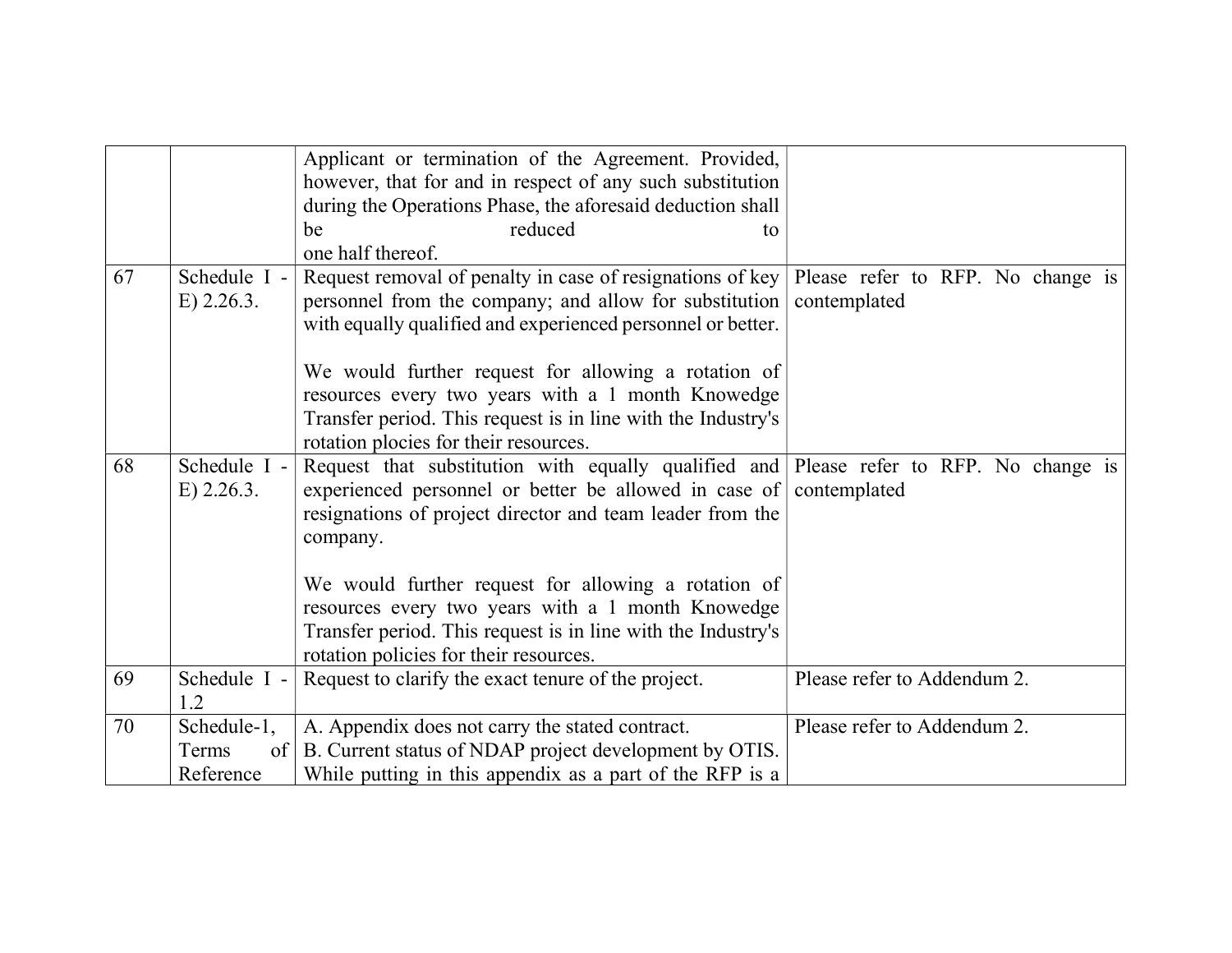|    | Project<br>for | great idea as it facilitates the proposed PMC to understand  |                                   |
|----|----------------|--------------------------------------------------------------|-----------------------------------|
|    | Management     | without ambiguity the difference between their work and      |                                   |
|    | Consultant,    | the work of OTSI, the same is mentioned but missing from     |                                   |
|    | Clause 3.1     | the RFP. For instance, without the OTSI contract there       |                                   |
|    |                | could be multiple questions clarifying OTSI and PMC          |                                   |
|    |                | responsibility like S.No. 2, 3 of this document.             |                                   |
| 71 | Schedule 1 -   | Is the PMC required to do platform development? Please       | Please refer to RFP. No change in |
|    | $2.2$ iii)     | elaborate                                                    | contemplated.                     |
| 72 | Schedule 1 -   | This again leaves ambiguity in the role of PMC and SI. It    | Please refer to RFP. No change in |
|    | $2.2$ iii)     | should be clear that updation through the platform features  | contemplated.                     |
|    |                | for example API's, web crawlers etc. are SI responsibility   |                                   |
|    |                | while coordination and facilitation of data gathering across |                                   |
|    |                | Ministries is the PMC responsibility.                        |                                   |
| 73 | Schedule-1,    | PMC is expected to ensure the NDAP is developed with         | Please refer to RFP. No change in |
|    | Terms<br>of    | the standards and features outlined in the NDAP Contract.    | contemplated.                     |
|    | Reference      | It should be noted that there is a dependence for PMC on     |                                   |
|    | Project<br>for | SI delivery. What should be the timeline or SLA to the SI    |                                   |
|    | Management     | when PMC has given the comments regarding completion         |                                   |
|    | Consultant,    | deliverable?<br>of<br>a                                      |                                   |
|    | Clause 5       | PMC Schedule is aligned with the key deliverables. will      |                                   |
|    |                | the Consultant (SI) accommodate the PMC timelines?           |                                   |
| 74 | Schedule-1,    | Define TAG                                                   | Please refer to Addendum 2.       |
|    | of<br>Terms    |                                                              |                                   |
|    | Reference      |                                                              |                                   |
|    | for<br>Project |                                                              |                                   |
|    | Management     |                                                              |                                   |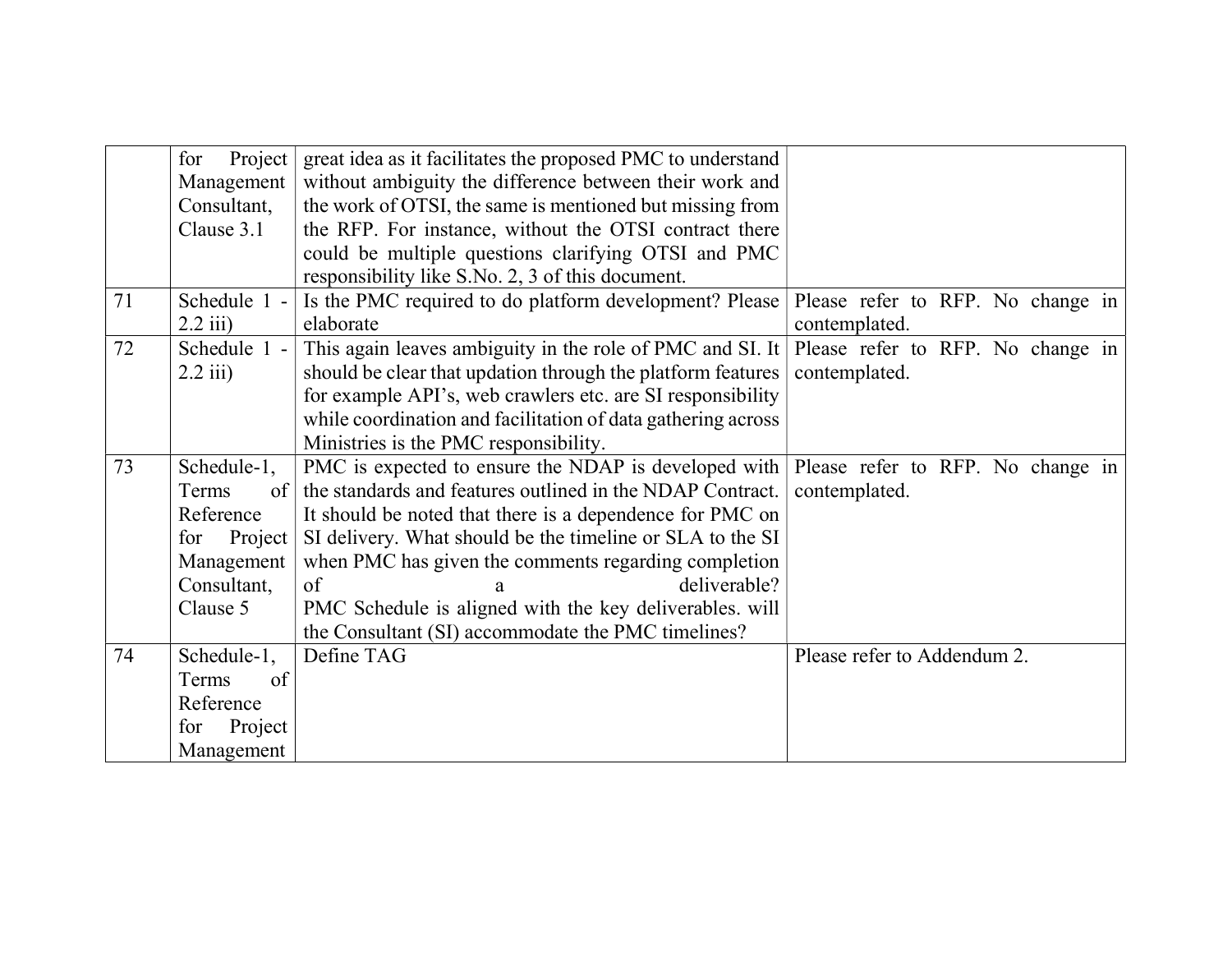|    | Consultant,    |                                                                                          |                                   |
|----|----------------|------------------------------------------------------------------------------------------|-----------------------------------|
|    | Clause 2.2     |                                                                                          |                                   |
| 75 | Schedule-1,    | The PMC can suggest the metrics and KPIs. It should be Please refer to RFP. No change in |                                   |
|    | Terms<br>of    | clarified that the PMC does not need to do software                                      | contemplated.                     |
|    | Reference      | maintenance/ development but support the running of the                                  |                                   |
|    | Project<br>for | developed dashboard. This should also be the case with                                   |                                   |
|    | Management     | incorporation of additional metrics to the dashboard- FRS                                |                                   |
|    | Consultant,    | by PMC and development by SI.                                                            |                                   |
|    | Clause 2.2     |                                                                                          |                                   |
| 76 | Schedule 1 -   | Request further details: What do you expect as a Please refer to Addendum 1.             |                                   |
|    | $2.2$ iii)     | community<br>forum?                                                                      |                                   |
|    |                | Is there an existing government portal where this                                        |                                   |
|    |                | community forum is expected to be created and managed?                                   |                                   |
|    |                | Or is the PMC required to create an online portal, or use                                |                                   |
|    |                | existing public channels like Facebook, LinkedIn or                                      |                                   |
|    |                | something similar?                                                                       |                                   |
| 77 | Schedule 1 -   | Request further details: what is the nature of content (text, $\vert$                    | Please refer to RFP. No change in |
|    | $2.2$ iii)     | images, videos)? What is the quantum of content to be                                    | contemplated.                     |
|    |                | produced?                                                                                |                                   |
| 78 | Schedule 1 -   | Request confirmation: We understand that the project has                                 | Please refer to RFP. No change in |
|    | 5.1            | currently completed 38 weeks of work effort, and that the                                | contemplated.                     |
|    |                | PMC will be required for the remaining duration of 222                                   |                                   |
|    |                | weeks $(260 \text{ weeks} - 38 \text{ weeks} = 222 \text{ weeks}).$                      |                                   |
|    |                |                                                                                          |                                   |
|    |                | Is the above understanding correct? If not, please provide                               |                                   |
|    |                | the exact duration for which resources are required and the                              |                                   |
|    |                | respective resource deployment.                                                          |                                   |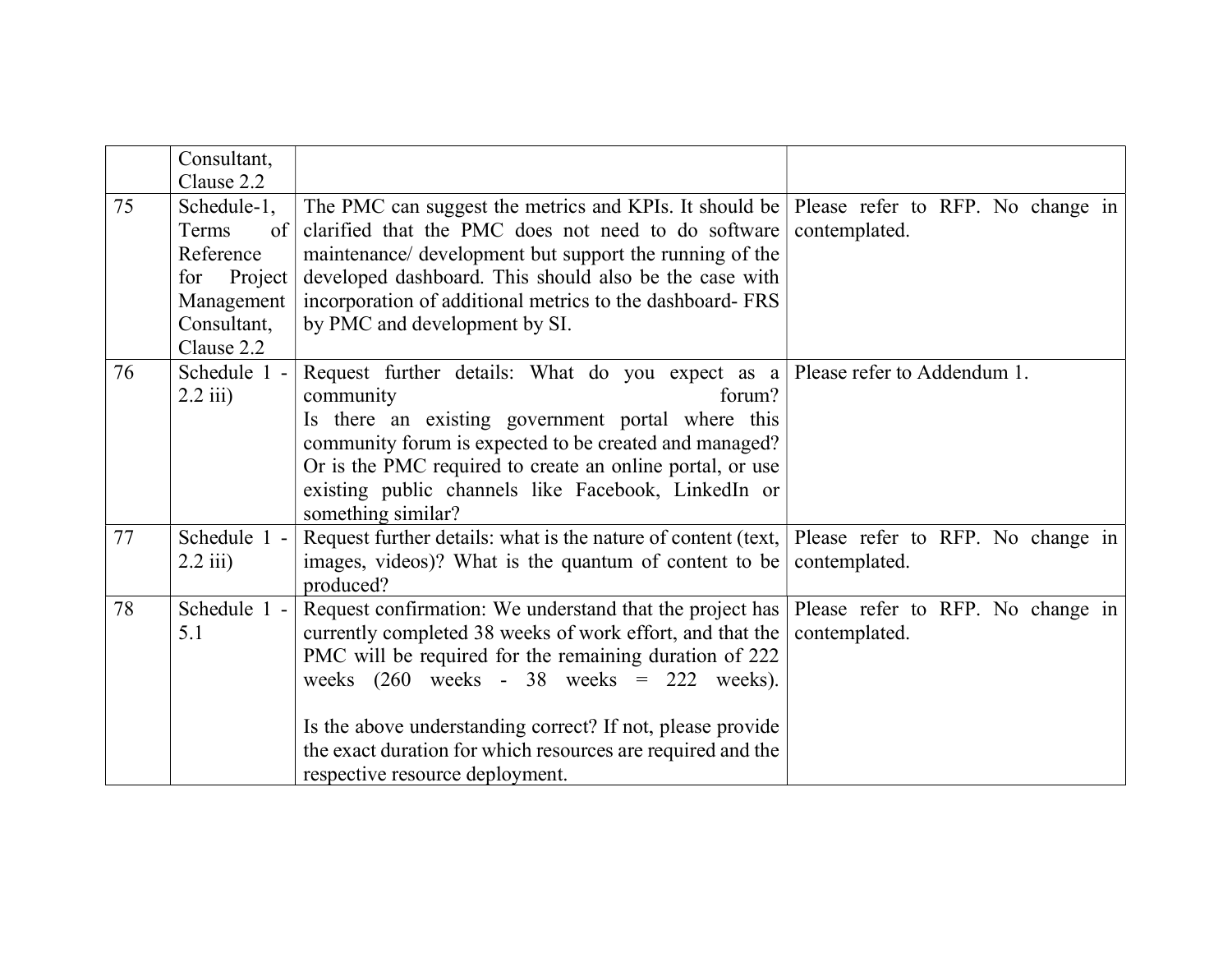| 79 | Schedule 1 -           | following: $\vert$<br>5.1<br>Section<br>the<br>states                                                                                        | (a) Please refer to Addendum 2.                   |
|----|------------------------|----------------------------------------------------------------------------------------------------------------------------------------------|---------------------------------------------------|
|    | 5.3                    | TIME AND PAYMENT SCHEDULE: It may be noted (b) Please refer to Addendum 2                                                                    |                                                   |
|    |                        | that the Consultant has completed its deliverables till                                                                                      | (c) Please refer to Addendum 2.                   |
|    |                        | in under the schedule<br>KD05<br>set out below.                                                                                              |                                                   |
|    |                        |                                                                                                                                              |                                                   |
|    |                        | clarifications:<br>Request                                                                                                                   |                                                   |
|    |                        | a) What is the exact duration for which the PMC team is                                                                                      |                                                   |
|    |                        | being hired in light of clause 5.1?. As per clause 1.2, The                                                                                  |                                                   |
|    |                        | total tenure of the Consultancy shall be 5 (five) years,                                                                                     |                                                   |
|    |                        | extendable by 2 (two) years based on mutual agreement.                                                                                       |                                                   |
|    |                        |                                                                                                                                              |                                                   |
|    |                        | b) Given the above, the payment calculation may need to                                                                                      |                                                   |
|    |                        | be tweaked to provide a better financial clarity.                                                                                            |                                                   |
|    |                        |                                                                                                                                              |                                                   |
|    |                        | c) Assuming the PMC deployment is for 20 Quarters,                                                                                           |                                                   |
|    |                        | 20<br>4.5%<br>90%<br>quarters<br>$\mathbf{X}$                                                                                                |                                                   |
|    |                        | completion<br>$4.5\%$<br>$^{+}$<br>on                                                                                                        |                                                   |
|    |                        | Total<br>94.5%<br>$=$                                                                                                                        |                                                   |
|    |                        | Request clarification on payment schedule for the                                                                                            |                                                   |
| 80 | Schedule $2 -$         | remaining 5.5%.                                                                                                                              |                                                   |
|    |                        | Given payment terms are amounting to the $90\%$ of the Please refer to Addendum 2.<br>contract value for 20 quarters. Kindly confirm how the |                                                   |
|    | Annex $6 -$<br>Payment | the<br>to                                                                                                                                    |                                                   |
|    | Schedule               | final 10% payment will be disbursed<br>PMU.                                                                                                  |                                                   |
| 81 | Schedule $I -$         | Defined scope of this visit in terms of systems and data.                                                                                    |                                                   |
|    | 1.9                    |                                                                                                                                              | Please refer to RFP. No change is<br>contemplated |
|    |                        |                                                                                                                                              |                                                   |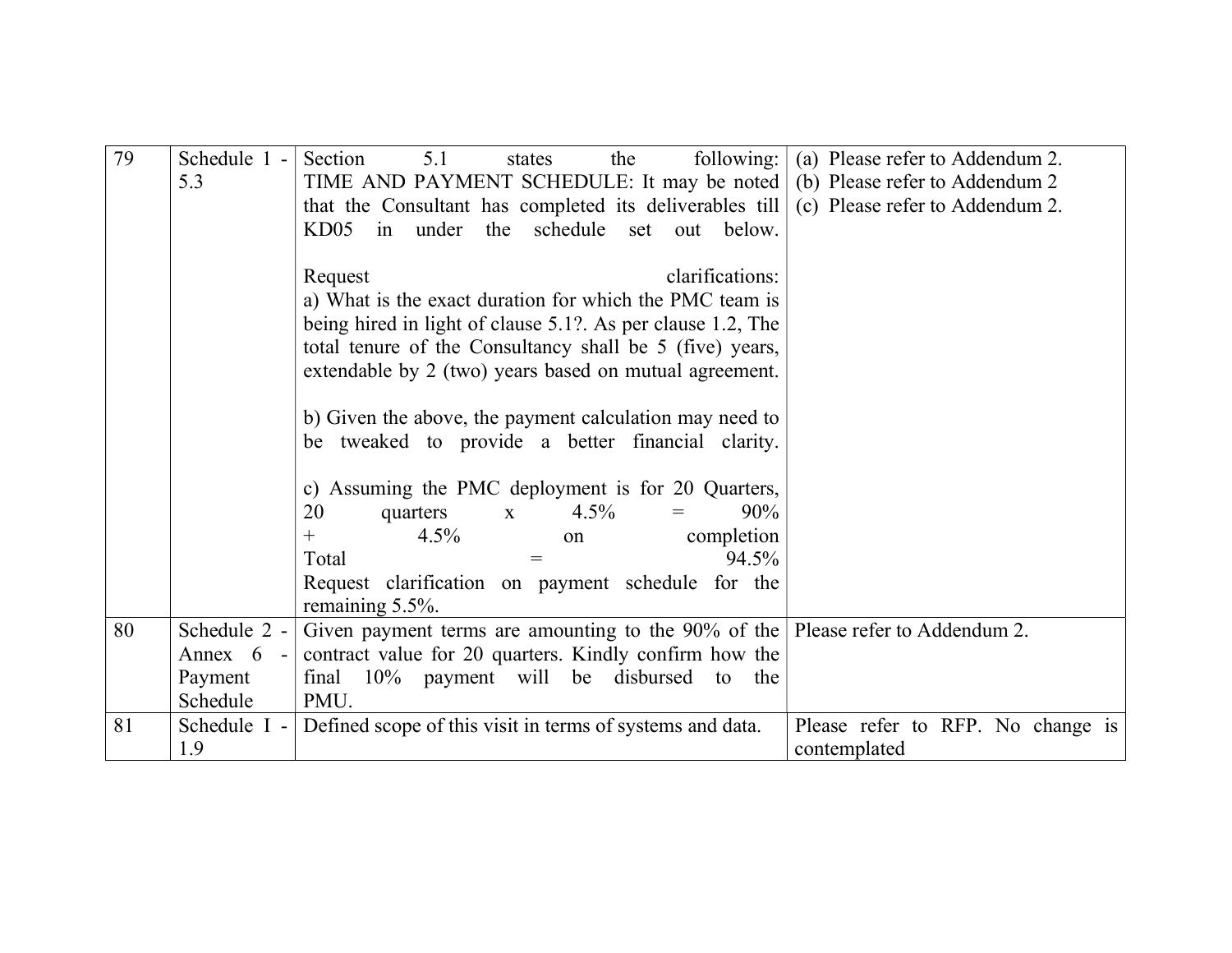| 82 | 2.14.2                                             | Request to relax this provision                                                                                                                                                                                              | Please refer to RFP. No change is<br>contemplated. |
|----|----------------------------------------------------|------------------------------------------------------------------------------------------------------------------------------------------------------------------------------------------------------------------------------|----------------------------------------------------|
| 83 | 1.11.2                                             | How much is the EMD (Earnest Minimum Deposit) value<br>for the contract?                                                                                                                                                     | Please refer to Addendum 2.                        |
| 84 | 2.2.2, 7.1                                         | Discrepancy between clauses                                                                                                                                                                                                  | Please refer to Addendum 1.                        |
| 85 | Corrigendum<br>- S. No. $3,$<br>RFP - 2.2.2<br>(D) | Work experience for Project Management Lead is more<br>than work experience for Project Management: Consultant                                                                                                               | Please refer to Addendum 2.                        |
| 86 | 7.1                                                | Do all personnel have to be engaged for the same duration?                                                                                                                                                                   | Please refer to RFP. No change is<br>contemplated. |
| 87 | 3.1.6                                              | To be revised for more clarity - in relation to query no. 5,<br>allowing any project management projects to be<br>considered will allow for a large/disproportionate number<br>of assignments to be submitted by the bidder. | Please refer to RFP. No change is<br>contemplated. |
| 88 | 2.2.2(A)                                           | Is the applicant allowed to submit eligible assignments that<br>they have completed at a different firm?                                                                                                                     | Please refer to RFP. No change is<br>contemplated. |
| 89 | 2.2.2(A)                                           | Can the range for the number of eligible assignments<br>increased to the past 10 years?                                                                                                                                      | Please refer to RFP. No change is<br>contemplated. |
| 90 | $3.1.3 - 2.$                                       | Can the weightage for the proposed methodology and<br>workplan be increased from 10% to 20%?                                                                                                                                 | Please refer to RFP. No change is<br>contemplated. |
| 91 | General                                            | Request to share OTSi contract                                                                                                                                                                                               | Please refer to Addendum 2.                        |
| 92 | General                                            | Request for 2 weeks of extension for contract submission                                                                                                                                                                     | Please refer to Addendum 2.                        |
| 93 | General                                            | Requesting meeting with tech vendor $+$ PMU for fact-<br>finding                                                                                                                                                             | Needful done                                       |
| 94 | Schedule 2 -<br>3.1.3                              | Can PMU payment not be contingent on SI SLA and  <br>deliverables?                                                                                                                                                           | Please refer to RFP. No change is<br>contemplated. |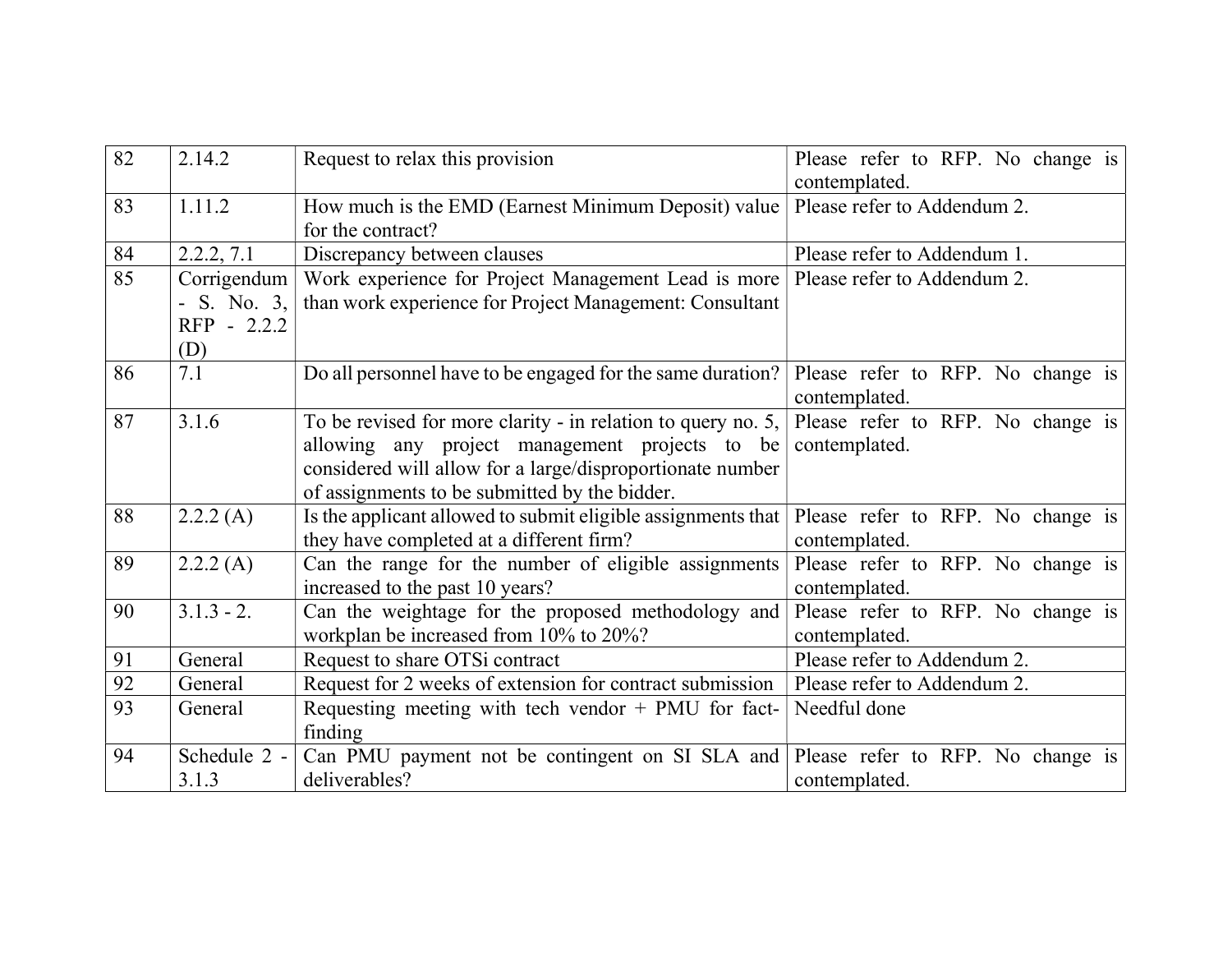| 95  |                      | Are consortiums allowed to bid? Can Key Personnel come<br>through multiple partners?                                                                                                                                                                                                                                                                                                                                                                                                         | Please refer to RFP. No change is<br>contemplated. |
|-----|----------------------|----------------------------------------------------------------------------------------------------------------------------------------------------------------------------------------------------------------------------------------------------------------------------------------------------------------------------------------------------------------------------------------------------------------------------------------------------------------------------------------------|----------------------------------------------------|
| 96  | 2.2.2(D)             | Requested reduction in work experience requirement for<br>Project Director & Team Leader                                                                                                                                                                                                                                                                                                                                                                                                     | Please refer to RFP. No change is<br>contemplated. |
| 97  | 2.21.2<br>and<br>7.1 | Performance Security amount listed as 3% and 5% in two<br>different places                                                                                                                                                                                                                                                                                                                                                                                                                   | Please refer to Addendum 2.                        |
| 98  | 2.2.2(D)             | Please confirm the number of person days / month Please refer to RFP. No change is<br>deployment of each of the resources stated in this table<br>remain intact.                                                                                                                                                                                                                                                                                                                             | contemplated.                                      |
| 99  | 3.1.3                | Please allow "Self Declaration" of meeting the eligible Please refer to RFP. No change is<br>assignment criteria by the Authorized Representative of contemplated.<br>bidding<br>the<br>firm.<br><b>Rationale:</b> The details asked for in the criteria are not<br>stated either in the RFP, Contract or Completion letter by<br>clients in India/abroad.                                                                                                                                   |                                                    |
| 100 | 3.14, 2.27           | Request to add the below clause in Terms and Conditions:  <br>"The Client (and any others for whom Services are<br>provided) shall not recover from the firm, in contract or<br>tort, including indemnification obligations under this<br>contract, under statute or otherwise, aggregate damages in<br>excess of the fees actually paid for the Services that<br>directly caused the loss in connection with claims arising<br>out of this Agreement or otherwise relating to the Services. | Please refer to RFP. No change is<br>contemplated. |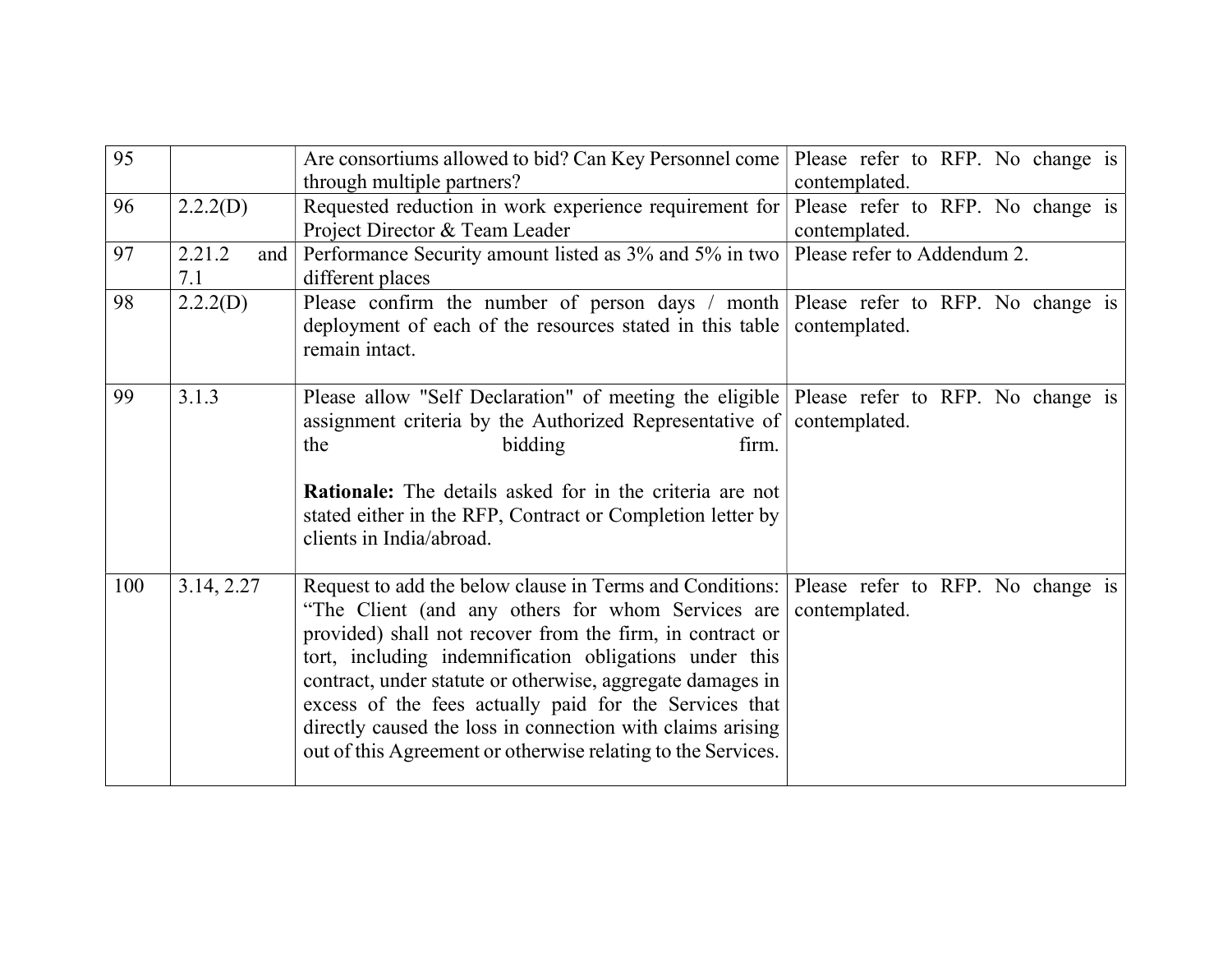| 101 | 9.2 | Request: Please refer to RFP. No change is<br>Replacement              |               |  |  |  |
|-----|-----|------------------------------------------------------------------------|---------------|--|--|--|
|     |     | "Any dispute arising out of or in connection with this                 | contemplated. |  |  |  |
|     |     |                                                                        |               |  |  |  |
|     |     | Agreement shall be referred by written notice:                         |               |  |  |  |
|     |     | a. First to the Service Manager of each Party who shall                |               |  |  |  |
|     |     | meet and endeavour to resolve the dispute between them                 |               |  |  |  |
|     |     | within five (5) Business Days of such notice; and                      |               |  |  |  |
|     |     | b. Failing resolution of the dispute, to a senior Service              |               |  |  |  |
|     |     | Manager of the Supplier and a senior Service Manager of                |               |  |  |  |
|     |     | EY (together the "Senior Service Managers") who shall                  |               |  |  |  |
|     |     | meet and endeavour to resolve the dispute between them                 |               |  |  |  |
|     |     | within ten (10) Business Days of such notice (the "Senior              |               |  |  |  |
|     |     | Service Managers' Meeting"). The joint written decision                |               |  |  |  |
|     |     | of those Senior Service Managers shall be binding on the               |               |  |  |  |
|     |     | Parties."                                                              |               |  |  |  |
|     |     |                                                                        |               |  |  |  |
| 102 | 2.7 | Addition<br>Request: Please refer to RFP. No change is                 |               |  |  |  |
|     |     | "(i) To the extent that the provision of the Services is contemplated. |               |  |  |  |
|     |     | impacted by a pandemic (including COVID-19) and any                    |               |  |  |  |
|     |     | reasonable concerns or measures taken to protect the                   |               |  |  |  |
|     |     | health and safety interests of either Party's personnel, the           |               |  |  |  |
|     |     | Parties will work together to amend the Agreement to                   |               |  |  |  |
|     |     | provide for the Services to be delivered in an appropriate             |               |  |  |  |
|     |     | manner, including any resulting modifications with respect             |               |  |  |  |
|     |     | to the timelines, location, or manner of the delivery of               |               |  |  |  |
|     |     | Services.                                                              |               |  |  |  |
|     |     |                                                                        |               |  |  |  |
|     |     | (ii) Where EY Personnel are required to be in present at               |               |  |  |  |
|     |     | Client's premises, EY will use reasonable efforts to                   |               |  |  |  |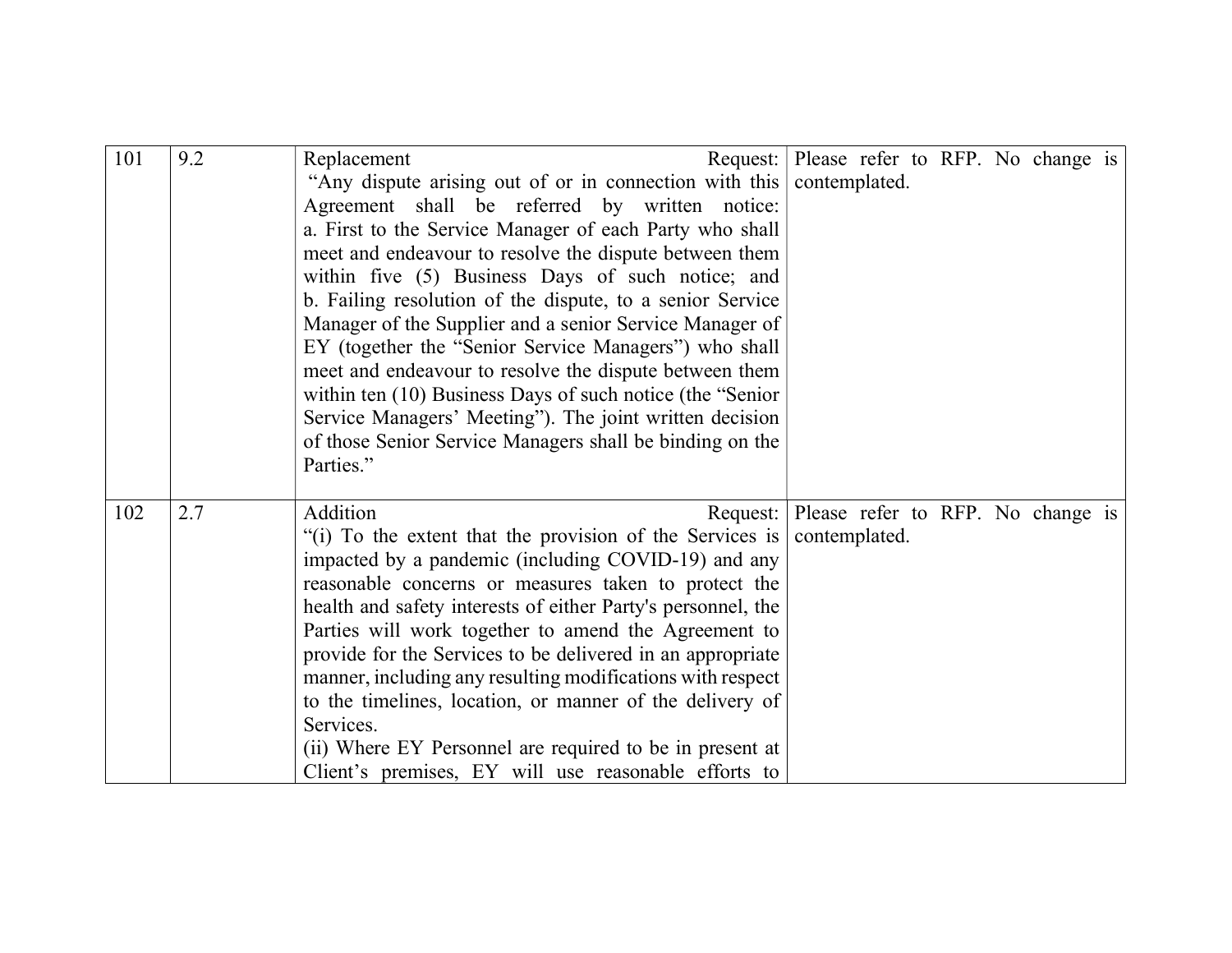|     |       | provide the Services on-site at [Client] offices, provided<br>that, in light of a pandemic the parties agree to cooperate<br>to allow for remote working and/or an extended timeframe<br>to the extent (i) any government or similar entity<br>implements restrictions that may interfere with provision<br>of onsite Services; (ii) either party implements voluntary<br>limitations on travel or meetings that could interfere with<br>provision of onsite Services, or (iii) an EY resource<br>determines that he or she is unable or unwilling to travel in<br>light of a pandemic-related risk."                                                                                                      |               |  |  |  |
|-----|-------|------------------------------------------------------------------------------------------------------------------------------------------------------------------------------------------------------------------------------------------------------------------------------------------------------------------------------------------------------------------------------------------------------------------------------------------------------------------------------------------------------------------------------------------------------------------------------------------------------------------------------------------------------------------------------------------------------------|---------------|--|--|--|
| 103 | 2.9.2 | Addition<br>Request: Please refer to RFP. No change is<br>"EY may terminate this Agreement, or any particular<br>Services, immediately upon written notice to Client if EY<br>reasonably determine that EY can no longer provide the<br>Services in accordance with applicable law or professional<br>obligations.<br>EY shall inform the client in as much advance as possible,<br>of any development/ expected development that may lead<br>to such an eventuality and on such an intimation by EY,<br>both the parties shall develop a mutually acceptable<br>resolution plan including a transition plan in accordance<br>with the timelines and probability of occurrence of such<br>an eventuality." | contemplated. |  |  |  |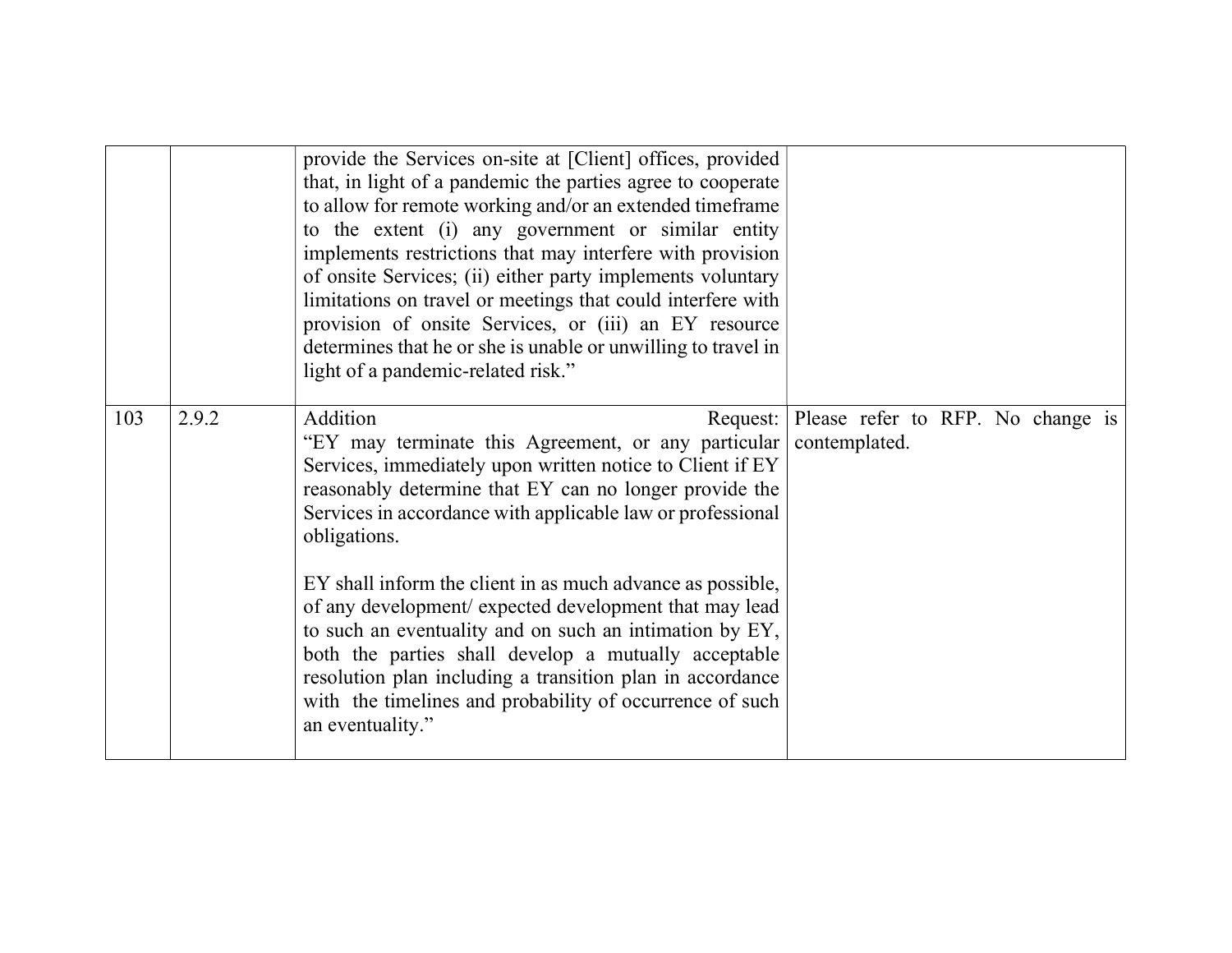| 104 | 3.6  | Submission:<br>We can provide the client or its auditor (bound by<br>respective confidentiality obligations) upon request of the<br>latter with all the information and documents directly<br>related to the engagement, without granting access to the<br>EY Firm's premises.                                                                                                                                                                                                                                                                                                                                                                                                                          | Please refer to RFP. No change is<br>contemplated.          |  |  |
|-----|------|---------------------------------------------------------------------------------------------------------------------------------------------------------------------------------------------------------------------------------------------------------------------------------------------------------------------------------------------------------------------------------------------------------------------------------------------------------------------------------------------------------------------------------------------------------------------------------------------------------------------------------------------------------------------------------------------------------|-------------------------------------------------------------|--|--|
| 105 | 2.10 | Addition<br>"EY may use data, software, designs, utilities, tools,<br>models, systems and other methodologies and know-how<br>("Materials") that EY own in performing the Services.<br>Notwithstanding the delivery of any Reports, EY retain all<br>intellectual property rights in the Materials (including any<br>improvements or knowledge developed while performing<br>the Services), and in any working papers that EY compile<br>and retain in connection with the Services (but not Client<br>Information reflected in them). Upon payment for the<br>Services, Client may use any Materials included in the<br>Reports, as well as the Reports themselves as permitted by<br>this Agreement." | Request: Please refer to RFP. No change is<br>contemplated. |  |  |
| 106 | 3.3  | Addition<br>"Except as otherwise permitted by this Agreement, neither   contemplated.<br>of the parties may disclose to third parties the contents of<br>this Agreement or any information provided by or on<br>behalf of the other that ought reasonably to be treated as<br>confidential and/or proprietary. Parties may, however,                                                                                                                                                                                                                                                                                                                                                                    | Request: Please refer to RFP. No change is                  |  |  |